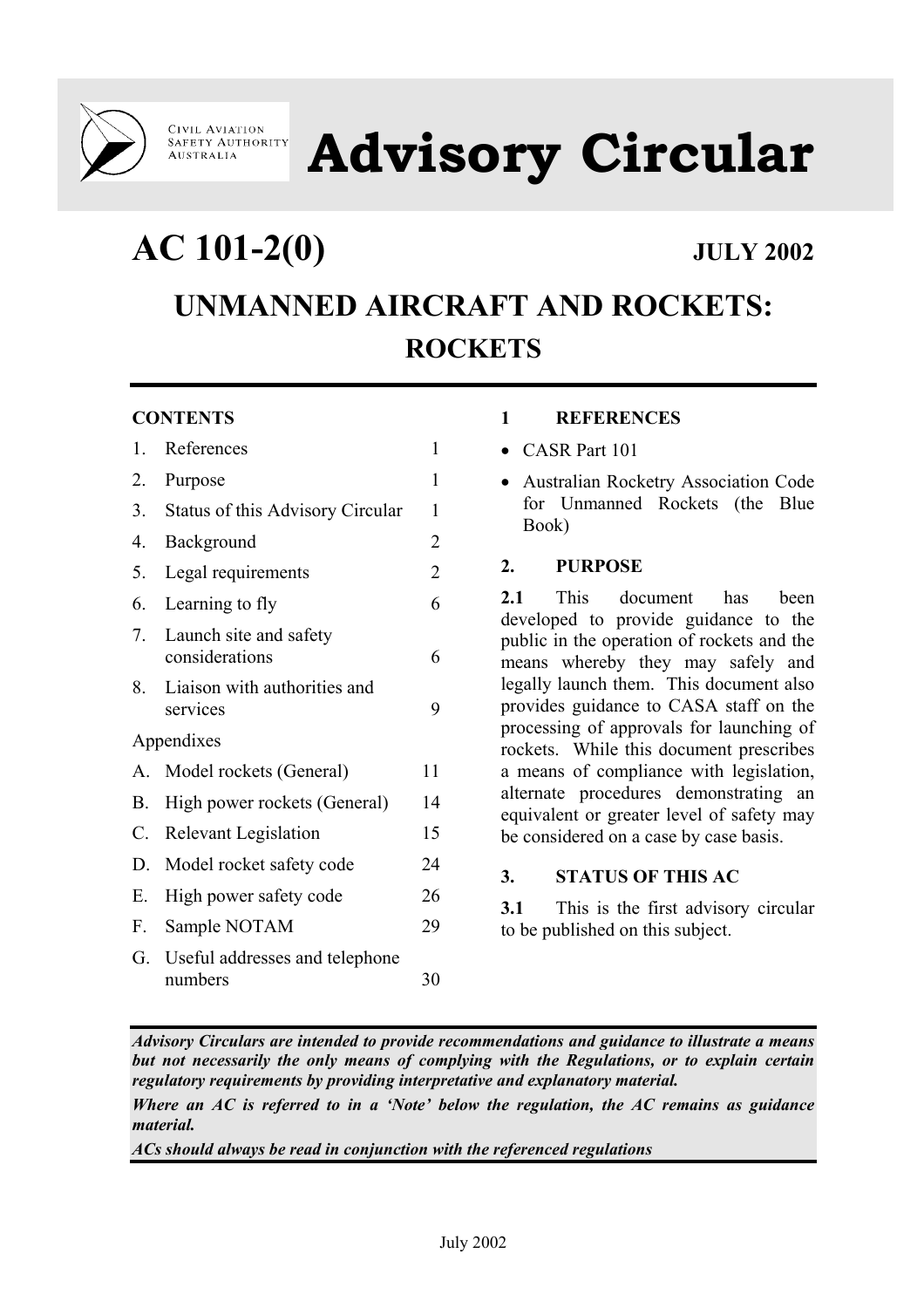# **4 BACKGROUND**

**4.1** This guide has been developed through consultation and input from various groups as a guide for use by the general public.

**4.2** Under the *Civil Aviation Act 1988*, the Civil Aviation Safety Authority (CASA) is charged with the responsibility for safety regulation of civil air operations in Australian territory by developing and promulgating appropriate, clear and concise aviation safety standards. This responsibility extends to the regulation of rocketry insofar as rocketry has the potential to create a hazard to air navigation. All but the smallest of model rockets have the ability to exceed the limits in legislation published by CASA.

**4.3** The legislation governing the operation of rockets is contained in Civil Aviation Safety Regulation (CASR) Part 101 Unmanned Aircraft and Rockets. It is the legal responsibility of the operator of a rocket to ensure that the rocket is flown in accordance with that legislation. This guide is intended to provide a simple interpretation of relevant legislation for persons intending to conduct rocketry activities. Guidance beyond legal requirements is also given so that the knowledge of experienced flyers can be of use to those new to flying rockets.

# **5 LEGAL REQUIREMENTS**

### **5.1 Definitions of rockets**

**5.1.1** A rocket is defined as a pilotless vehicle powered by reaction that carries all the components necessary to provide its jet. This is a general description of all rockets, rockets are defined further as:

- (a) **Model** Means any rocket weighing not more than 1500g which is propelled by one or more rocket motors producing not more than 320Ns total impulse; that contains a device for returning it to the ground in a condition to fly again; whose structural parts are made of paper, wood or breakable plastic and which contains no metal as structural parts. Model rockets may be further classified as:
	- (i) **small**. Any rocket weighing less than 500g and having 20Ns or less total impulse, and
	- (ii) **firework.** Generally a paper or cardboard device with a stick and which is not intended for re-use and which is not capable of rising above 400ft AGL.
- (b) **High power** means a rocket whose construction technique is similar to a model rocket but exceeds the limits for a model rocket. A high power rocket weighs more than 1500g and is propelled by one or more motors having a total impulse greater than 320Ns.
- (c) **Commercial.** The term 'high power' would also cover rockets used for a commercial purpose other than purely for the study of rockets by students at school. Such rockets would include space launchers, sub-orbital rockets, sounding rockets and rockets, which would normally be able to exceed an altitude of 60,000ft. Commercial rockets may require a launch permit from the Department of Industry, Science and Resources.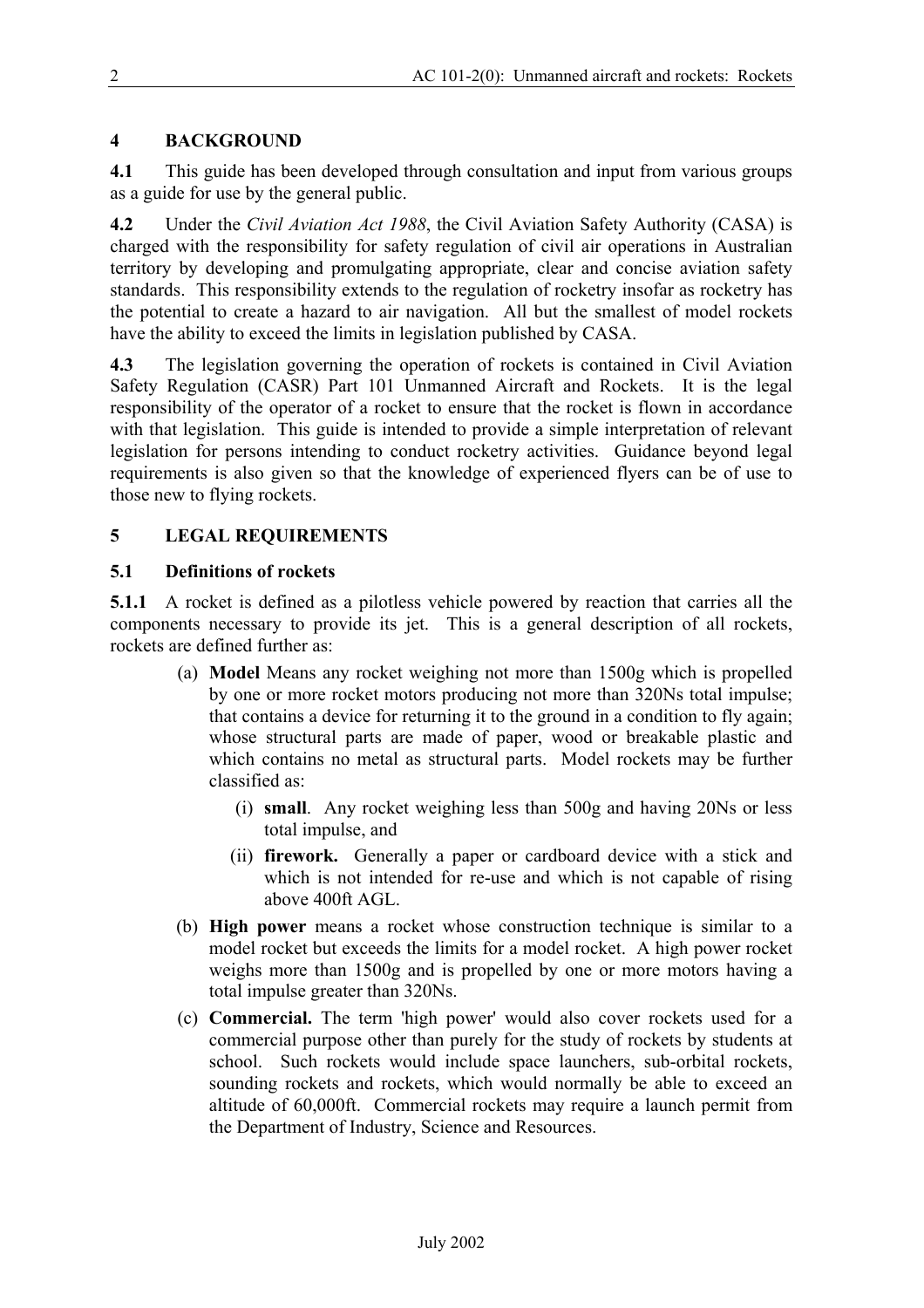**5.1.2** Rockets are excluded from the vast majority of CASA regulations applied to other aircraft. For example; there are no requirements for aircraft airworthiness certification, pilot licensing or aircraft registration, however, the regulations which **do** apply are in Appendix D with an explanation of the most important rules in the following paragraphs.

**5.1.3** Rocketeers should note that failure to observe the requirements of CASA regulations may render the rocketeer liable to a fine. It is no excuse that the rules of a club or association may allow an operation despite the fact that CASA does not.

### **5.2 CASR Part 101.030 Approval of areas for operation of unmanned aircraft or rockets**

**5.2.1** A person may apply to CASA for the approval of an area as an area for the operation of:

- (a) unmanned aircraft generally; or a particular class of unmanned aircraft; or
- (b) rockets.

**5.2.2** If CASA approves an area under subregulation (1), it must publish details of the approval (including any condition) in NOTAM or on an aeronautical chart.

**5.2.3** The provisions provided in 101.030 allow anybody to apply for areas to be established. Persons in general will find it much easier to obtain areas being a member of a rocketry club. The provisions are shown in Appendix C of this Advisory Circular.

#### **5.3 CASR Part 101.055 Hazardous operation prohibited**

**5.3.1** A person must not launch a rocket that is not an aircraft in a way that creates a hazard to an aircraft, person or property.

**5.3.2** Although this may seem quite clear, in practice it is very difficult to prove, other than after an accident or incident, that a rocket was operated in a hazardous manner. However, a person who operates a rocket in compliance with a safety code such as the codes at Appendixes 3 and 4 is unlikely to cause a hazard to persons or property.

#### **5.4 CASR Part 101.420 Application of State and Territory laws about rockets**

**5.4.1** Despite the rules contained in Part 101, a person who wishes to operate rockets must realize that there may be relevant State and Territory rules governing the handling and use of rockets. These rules may be in addition to CASR Part 101

#### **5.5 CASR Part 101.430 Launching rocket in or over prohibited or restricted area**

**5.5.1** A person must not launch a rocket (including a model rocket) in or over a prohibited area, or in or over a restricted area, except with the permission of, and in accordance with any conditions imposed by, the authority controlling the area.

**5.5.2** This means is that a person cannot operate a model rocket in this type of airspace without approval. Examples of special use airspace are:

- (a) military flying training areas;
- (b) military firing or bombing ranges;
- (c) ammunition storage areas;
- (d) blasting areas;
- (e) radio telescope installations.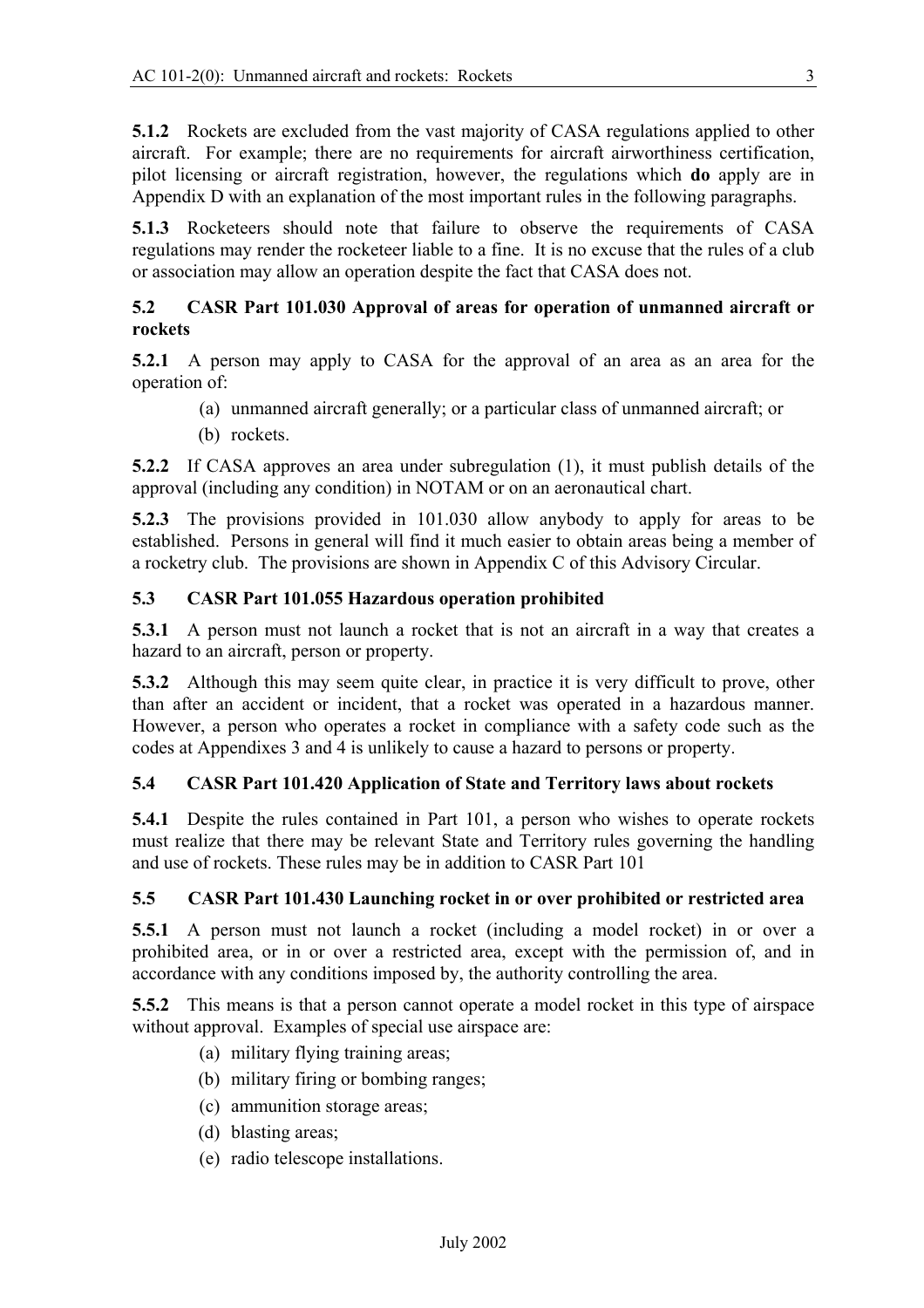**5.5.3** These areas need to be protected and the controlling authority in each case would need to give approval before rocket operations could take place.

# **5.6 CASR 101.435 Launching rockets into controlled airspace**

**5.6.1** A person must not launch a rocket (including a model rocket) to higher than 400 feet AGL in controlled airspace, except:

- (a) in an approved area; or
- (b) in accordance with an air traffic control clearance.

**5.6.2** This means is a person may operate a rocket in controlled airspace without permission if the rocket does not fly higher than 400ft AGL. If the rocket is to be flown in an approved model rocketry area, which is situated within controlled airspace, it may be operated without permission but only in accordance with the rules applicable to that area which would include a maximum operating altitude. To determine the location of model rocketry areas and where controlled airspace starts, it is advisable to contact CASA or a local club.

**5.6.3** ATC or CASA may give permission for a launch or series of launches within controlled airspace but outside of an approved area if the operator provides timely advice and sufficient details and CASA or ATC are satisfied that the safety of other airspace users is not compromised.

# **5.7 CASR Part 101.440 Launching rockets near aerodromes**

**5.7.1** A person must not launch a rocket (except a small model rocket) to higher than 400 feet AGL within 3 nautical miles of an aerodrome unless:

- (a) doing so is permitted by another provision of this Part; or
- (b) permission has been given for the operation under regulation 101.445.

**5.7.2** For operators of rockets, an aerodrome should be considered to be a place, which is customarily used by normal aircraft for landing and taking-off. The approach and departures paths are those paths most commonly used to arrive at or depart from an aerodrome in the course of normal operations. Thus, if there is regular air traffic to and from an aerodrome over a potential rocket launching site, that site should not be used except with specific approval.

**5.7.3** While the regulation states that a person may not operate an unmanned aircraft or rocket above 400ft within 3 nautical miles (6km) of an aerodrome, regulation 101.470 further extends that limit to 5 nautical miles or 8km.

# **5.8 CASR Part 101.445 Getting permission for launch of rocket near aerodrome**

**5.8.1** A person who wishes to launch a rocket near an aerodrome may do so after getting permission from air traffic control, if the aerodrome is controlled, or from CASA in all other circumstances.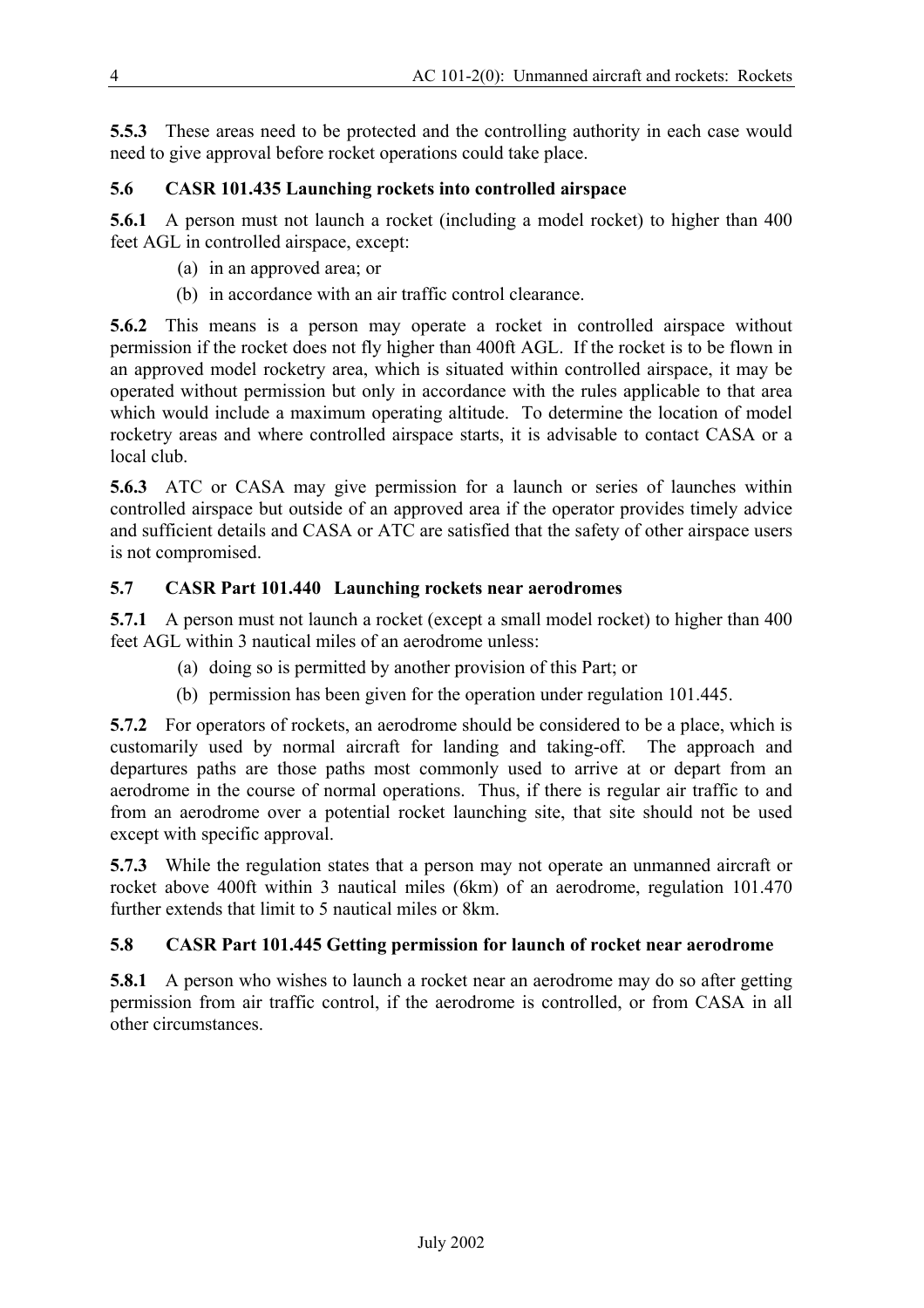# **5.9 CASR Part 101.450 High power rockets**

**5.9.1** The legislation governing high power rocket operations is similar to that governing model rocket operations except for some additional restrictions at 101.450: for example, a person may only operate a high power rocket in an approved area and with appropriate notification to CASA.

# **5.10 CASR Part 101.455 Maximum operating height of rockets**

**5.10.1** A person must not launch a rocket (except a model rocket) to higher than 400 feet AGL except:

- (a) in an approved area; or
- (b) as otherwise permitted by this Part.

**5.10.2** This means that a person cannot operate a high power rocket higher than 400ft AGL in any area other than one that has been designated by CASA as a suitable area. Provisions have been provided in 101.030 for areas to be established. Persons in general will find it much easier to obtain areas being a member of a rocketry club. The provisions are in Appendix C.

# **5.11 CASR Part 101.460 Dropping or discharging of things from rockets**

**5.11.1** A person must not cause anything to be dropped or discharged from a rocket in a way, which creates a hazard to an aircraft.

**5.11.2** This means that a person cannot allow any objects to be dropped from a rocket if such objects may create a hazard to other aircraft. This means that the operator must ensure that any parts of the rocket such as payloads, boosters, or deployable components must only be released over a safe area.

# **5.12 CASR Part 101.465 Weather and day limitations - rockets other than model rockets**

**5.12.1** Except for as otherwise permitted by Part 101 or in accordance with an air traffic control clearance, a person must not launch a rocket (other than a model rocket):

- (a) in or into cloud, or
- (b) at night,
- (c) in conditions other than VMC.

**5.12.2** This means that a person cannot operate a model rocket in conditions, which would make it difficult to see other aircraft and means, also, that visibility must allow continued observation of the rocket throughout its flight. Provisions have been provided in 101.465 to allow rockets to be operated at night, but there is a further requirement to comply with meteorological restrictions placed on rockets in the model rocket safety code such as not launching in winds greater than 30kmph.

# **5.13 CASR Part 101.470 Model Rockets**

**5.13.1** This rule gives the general provisions for launching model rockets and allows limited operation at night and limited operations above 400 feet AGL.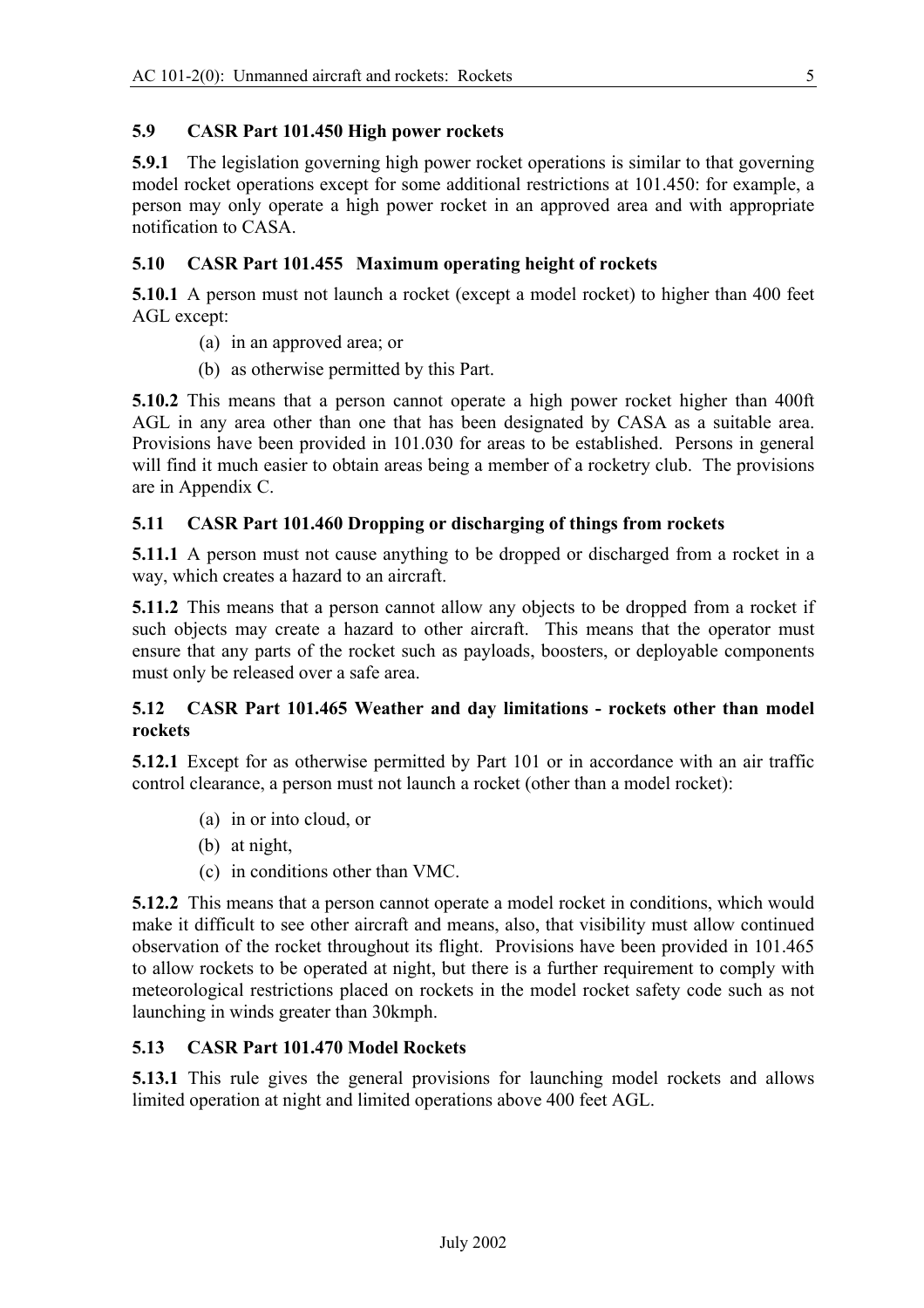# **5.14 Penalty provisions**

**5.14.1** A number of penalty provisions appear throughout the Part. These are the maximum fines applicable for a breach of the regulation. The value of one penalty unit in 2001 was \$110.

# **6 LEARNING TO FLY**

## **6.1 Local hobby rocket clubs**

**6.1.1** The best way to learn to fly a rocket is with the assistance of a local rocket club. Rocketry clubs in Australia have a history of responsible, safe operation and may be found in most major centres. Some model aircraft clubs may also be able to assist in learning to fly, particularly if you wish to fly radio controlled rocket gliders.

**6.1.2** Details of clubs can be obtained from Associations listed in appendix G, or enquire at your local hobby store.

# **6.2 Learning to fly without a rocket club**

**6.2.1** It is not impossible to learn to fly without being a member of a club, but it can be difficult. It is suggested that you obtain a starter kit for your first rocket, these are specifically designed for beginners.

**6.2.2** If you are unable to join a club to learn to fly, then try to get assistance from an experienced flier who should be able to help with your first efforts. This is particularly important if you wish to launch bigger rockets.

**6.2.3** Appendixes A and B give basic advice on flying rockets.

# *FLYING WITH A CLUB IS THE BEST WAY TO BE SAFE.*

# **7. LAUNCH SITE AND SAFETY CONSIDERATIONS**

**7.1** For the purposes of launch safety, model rockets have been divided into two classes - small model rockets, and model rockets other than small model rockets.

# **7.2 Small model rockets**

**7.2.1** When considering a launch site for flying small model rockets several factors need addressing. The launch site should;

- (a) be in a cleared area;
- (b) be free of tall trees;
- (c) be free of overhead power lines;
- (d) be free of buildings;
- (e) be free of dry brush and grass;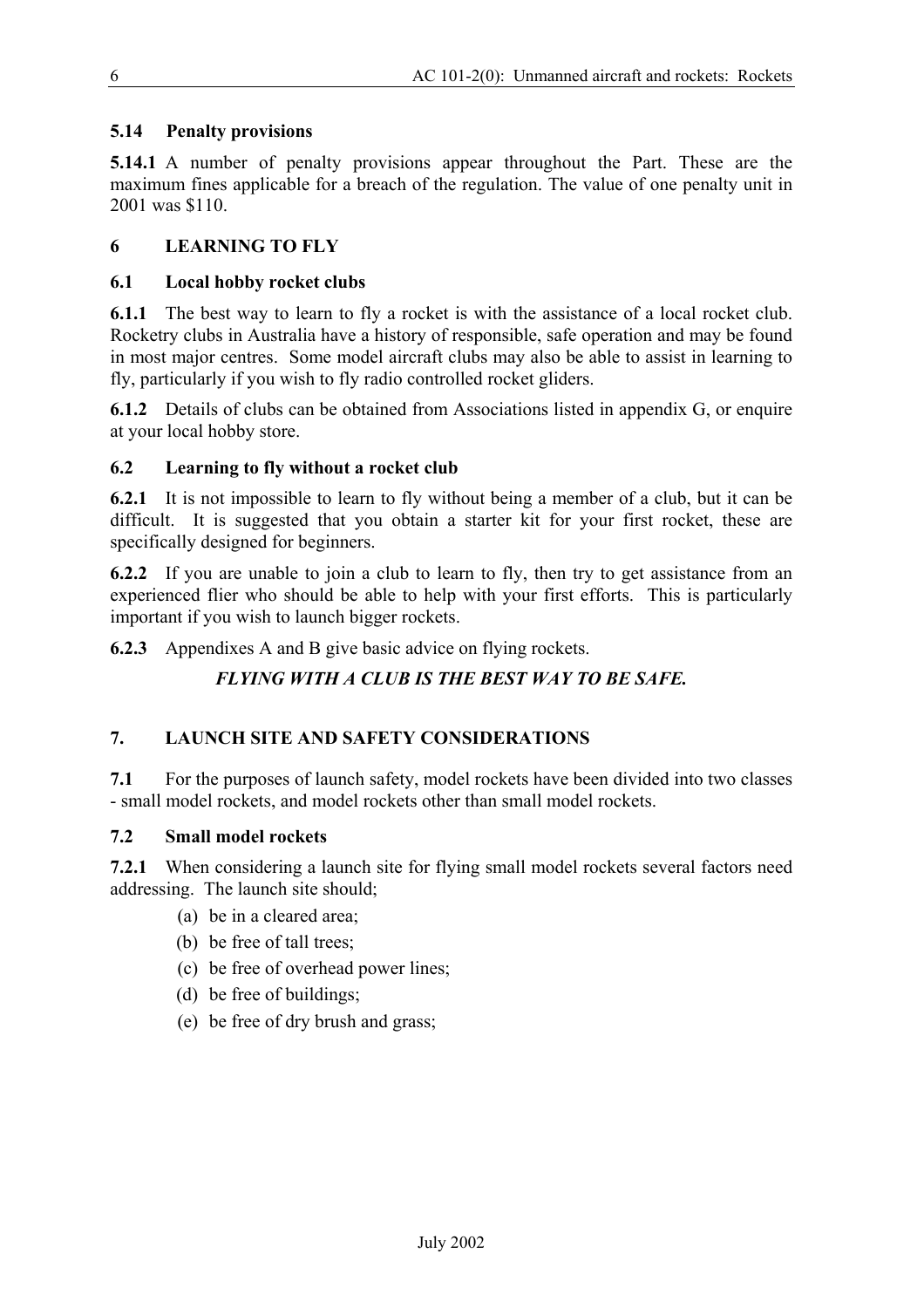| <b>Installed</b>     | <b>Minimum</b> site<br><b>Dimension</b> |  |  |
|----------------------|-----------------------------------------|--|--|
| <b>Total Impulse</b> |                                         |  |  |
| (Newton-seconds)     | (meters)                                |  |  |
| $0-1.25$             | 15                                      |  |  |
| $1.26 - 2.50$        | 30                                      |  |  |
| $2.51 - 5.00$        | 60                                      |  |  |
| 5.01-10.00           | 120                                     |  |  |
| 10.01-20.00          | 150                                     |  |  |

(f) be as large as is recommended in the following table;

**7.2.2** Consideration should be given to the effect on other persons in the vicinity of a launch site. For example, as model rockets have the potential to drift, it is not wise to launch small rockets near residential areas. School ovals are commonly used, however, a person would need to get permission from the school prior to launching from the oval.

**7.2.3** When selecting potential launch sites, consideration should be given to the amount of low flying aircraft in the area. Where there is an obvious large amount of air traffic in a potential site it is wise to choose another. An easy step format has been developed for when you believe a suitable launch site is found;

**Step 1** Obtain the permission of the landowner, whether it be government owned or privately owned.

**Step2** Check to determine whether there be objections from local government authorities in the area. There may be by-laws that affect operations of model rockets.

**Step3** Check that your model rocket falls into the category of a small rocket. If it does not you may need to follow the guidelines for large rockets.

**It is usually easier to find a launch site by joining a club. Most of the work is already done.** 

## **7.3 Model rockets (other than small model rockets)**

**7.3.1** When considering a launch site for model rockets (other than small model rockets) a number of factors will need to be addressed. It is advisable to seek an area away from townships or built up areas. The same provisions that apply for small model rockets would also apply for larger rockets but with greater emphasis on restrictions in regulations.

**7.3.2** Country areas would be ideal, as a larger area would generally be needed. You would need to consider the 8km restriction from aerodromes with any potential sites. Also some sites may be unsuitable due to them being in restricted airspace. Controlled airspace may also start at very low heights in a potential launch site. This would need to be considered when assessing a site.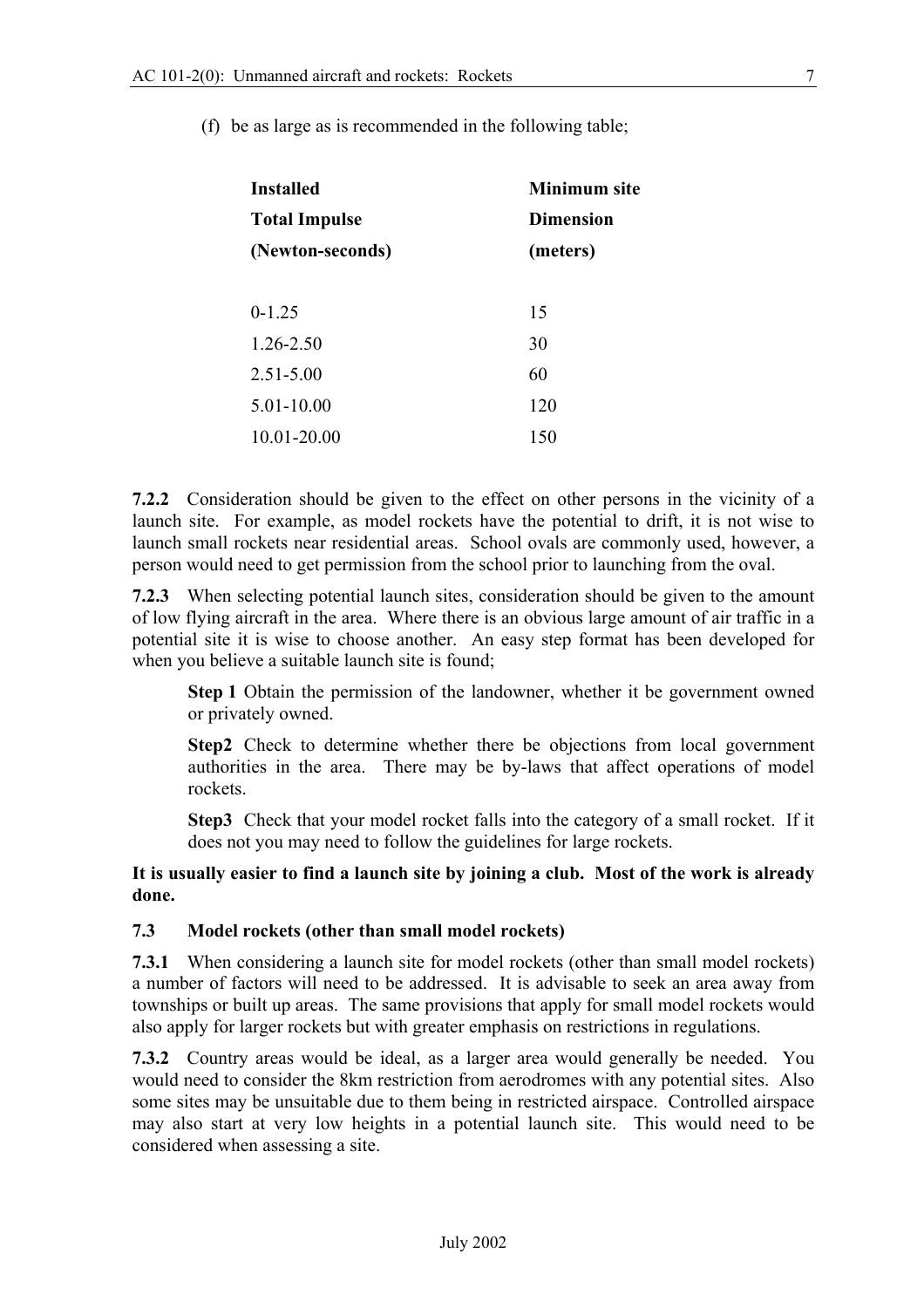**7.3.3** It is advisable to contact CASA and have a talk with a flying operations inspector to determine whether a potential site will be a problem for air traffic.

**7.3.4** A site for large rockets would need to be at least as large as in the following table;

| Installed            | <b>Site</b>      |  |  |
|----------------------|------------------|--|--|
| <b>Total impulse</b> | <b>Dimension</b> |  |  |
| (Newton-seconds)     | (meters)         |  |  |
| $20.01 - 40.00$      | 300              |  |  |
| $40.01 - 80.00$      | 300              |  |  |
| $80.01 - 160.00$     | 300              |  |  |
| $160.01 - 320.00$    | 500              |  |  |

**7.3.5** Again, as with small model rockets, it is advisable to seek assistance from a club. Usually a club will already have a site available to fly a large rocket. Always read your instructions carefully before flying larger rockets. Read and follow the model rocket safety code for all operations of large rockets.

#### **7.4 High power rockets**

**7.4.1** For high power rockets a launch site needs to very large. Areas such as a dry lakebed or deserted regions would need to be considered. The area would need to be at least as large as shown in the following table:

| <b>Total Impulse</b> | Equivalent        | <b>Minimum Site</b><br><b>Dimension</b> |  |
|----------------------|-------------------|-----------------------------------------|--|
| <b>All Engines</b>   | <b>Motor Type</b> |                                         |  |
| (Newton-seconds)     |                   | (Meters)                                |  |
|                      |                   |                                         |  |
| 320.01-640.00        | I                 | 750                                     |  |
| 640.01-1,280.00      | J                 | 2000                                    |  |
| 1,280.01 - 2,560.00  | K                 | 2000                                    |  |
| 2,560.01-5,120.00    | L                 | 3000                                    |  |
| 5,120.01-10,240.00   | M                 | 5000                                    |  |
| 10,240.01-20,480.00  | N                 | 6000                                    |  |
| 20,480.01-40,960.00  | $\overline{0}$    | 8000                                    |  |

**7.4.2** Only an area approved by CASA may be used to launch high power rockets. Approval would generally only be available to a club. The guidelines applicable to launch sites for high power rockets can be found in Appendix B.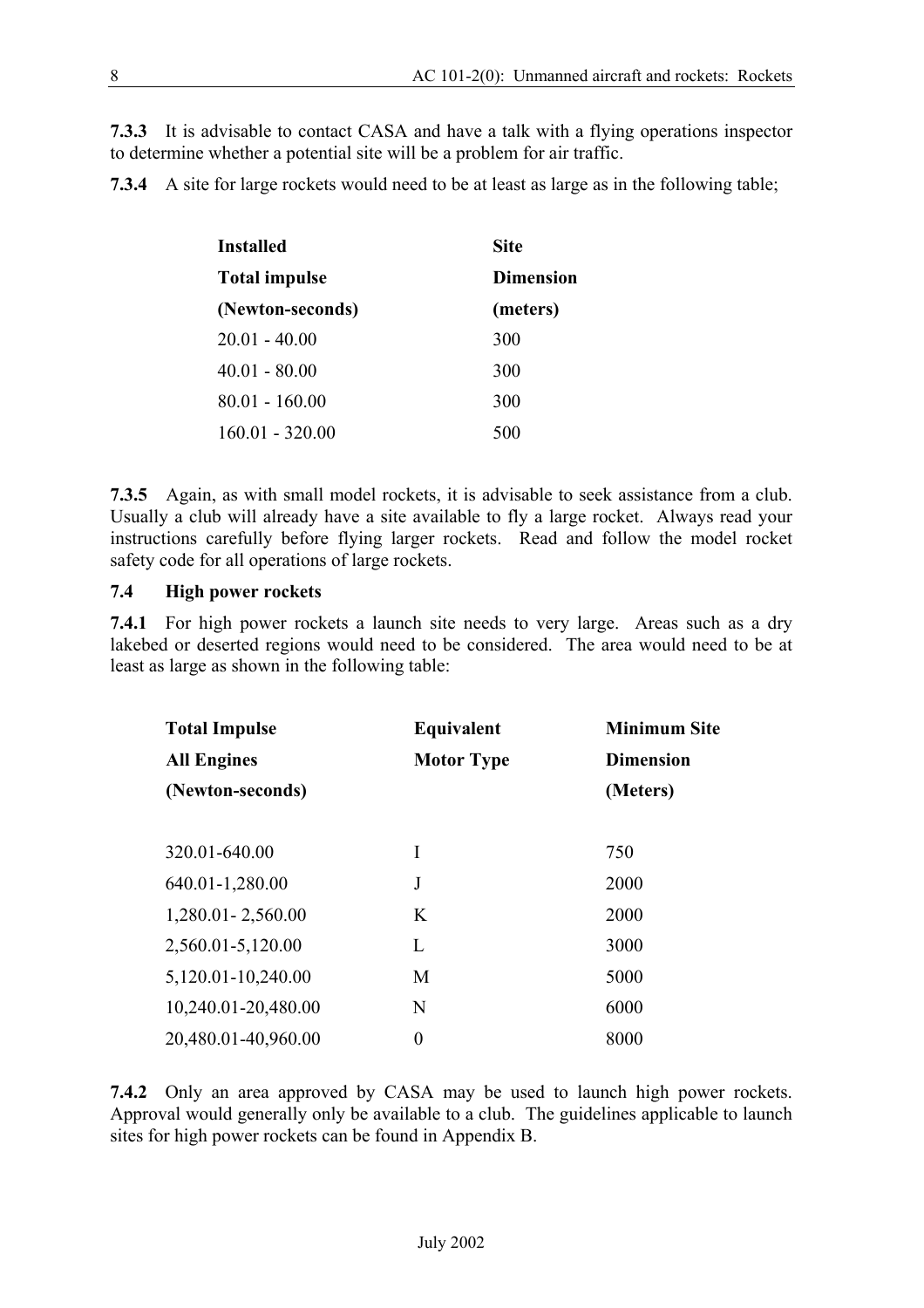**7.4.3** Read and follow the high power safety code before all operations of high power rockets and ensure that all instructions are carefully followed.

### **8 LIAISON WITH AUTHORITIES AND SERVICES**

#### **8.1 Finding, sites for model rockets**

**8.1.1** It is best to fly at a site, which has already been granted authorisation for flying model rockets rather than obtaining individual authorisation. The rocket associations listed in appendix G should be able to advise you of local sites. If there are no local sites available, the best places to look are those that are relatively unpopulated, well clear of airfields and free of air traffic. For advice on whether there is controlled airspace in any particular area, check with your local CASA office.

**8.1.2** The operator of a model rocket is required to obtain authorisation before flying above 400ft in controlled airspace and within an 8km radius of an aerodrome. Clearance for flights within an 8km radius of a controlled aerodrome may be available from the local Air Traffic Services (ATS) unit for that area. The information you will need to provide is listed in Appendix C to CASR Part 101.

**8.1.3** Flights within 8km of an uncontrolled aerodrome will need to be cleared by the aerodrome operator or a representative of the aerodrome users. However, you will still need to determine whether controlled airspace will be a factor in your planning.

#### **8.2 Finding sites for high power rockets**

**8.2.1** Only an area designated by CASA may be used to launch high power rockets. As approval for a high power rocket site would normally only be available to a club, it is best to fly at a site which has already been granted authorisation for flying high power rockets rather than trying to obtain individual authorisation. The rocket associations listed in appendix G should be able to advise you of local sites.

**8.2.2** If there are no local sites available, the best places to look are those that are well clear of any populated areas, well clear of airfields and free of air traffic. For advice on whether there is controlled airspace in any particular area, check with your local CASA office.

**8.2.3** If regular activities are contemplated, it would be far better to establish a site for long-term use rather than seeking one-off authorisations. An approved site may have conditions, such as a height limit and times of use and there may be a requirement to notify the appropriate ATS unit when the site is actually being used.

#### **8.3 Approved Operating Areas**

**8.3.1** CASR 101.035 allows CASA to designate certain areas as approved operating areas with specific limitations regarding their use. A rocketry organisation which has identified an area that it wishes to use as a permanent launching area, may request the local District Office of CASA to raise a NOTAM advising the permanent establishment of the approved operating area pending the insertion of the appropriate symbol on aviation charts.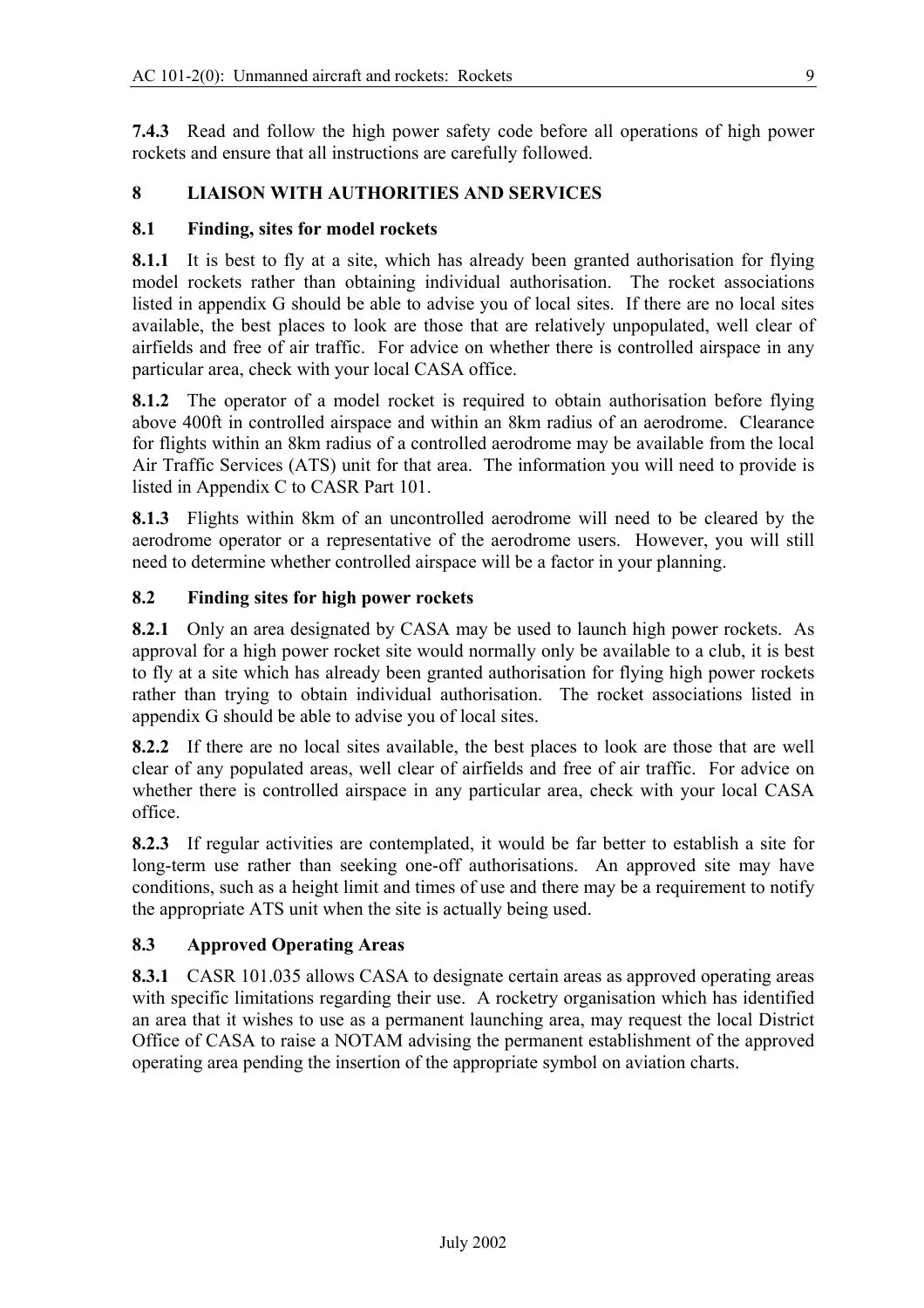# **8.4 NOTAMs**

**8.4.1** One purpose of a NOTAM is to disseminate information in advance of an activity which potentially presents a hazard to other users of airspace. It warns other users who may then wish to steer clear of a particular area, choose another time to fly or intensify their lookout for the hazard. It follows that a NOTAM must be issued sufficiently in advance of an activity so that other users of airspace are able to make use of the information contained in the NOTAM.

**8.4.2** A NOTAM may only be issued by an 'Originating Authority'. Among the approved originating authorities are:

- (a) designated officers of CASA; and
- (b) operations officers of Approved Aviation Administration Organisations.

**8.4.3** If a rocketry organisation has approval from CASA to administer its own operations, and conducts its operations in an approved area, the Operations Officer of that organisation may submit NOTAM details direct to the NOTAM Office using the form at Appendix F. For all other launch activities requiring the issue of a NOTAM, the organisation should submit the required details to the local CASA District Office who will then arrange for a NOTAM to be issued.

Bill McIntyre Executive Manager Aviation Safety Standards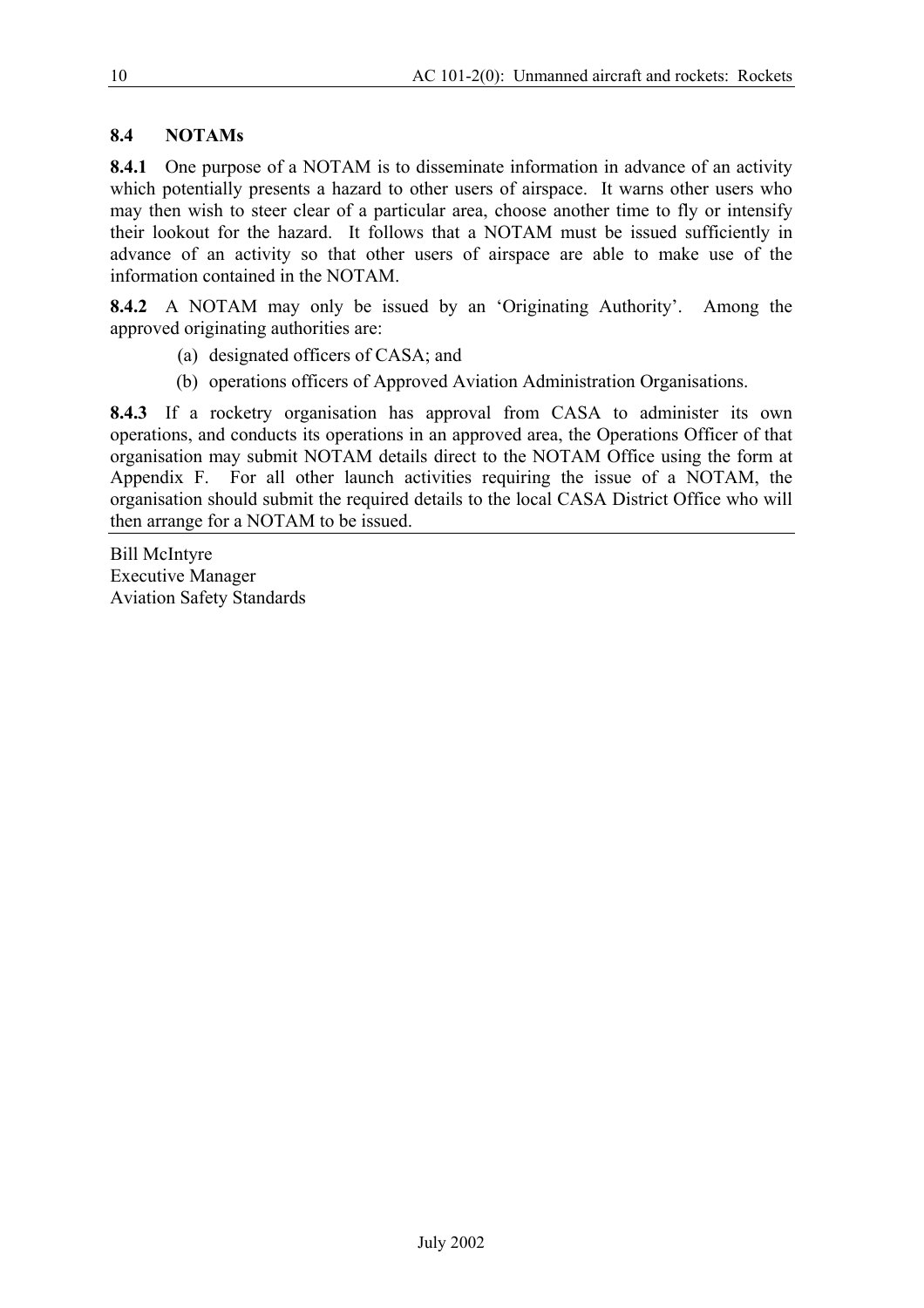# **APPENDIX A MODEL ROCKETS (GENERAL)**

# **1. BACKGROUND**

**1.1** Hobby rocketry was born in 1957 as a result of the first satellite being launched. Enormous public interest in rockets became apparent and excited young enthusiasts became involved in launching and making home made rockets.

**1.2** This activity involved mixing of dangerous explosives and handling of experimental rocket motor devices by members of the general public and, during. This early period, serious injuries and fatalities occurred

**1.3** Due to the wisdom of such people as Harry Stine, it became apparent that measures needed to control the experimental urges of the general public. This led to the evolution of model rocketry, as we know it today. Models were developed utilising paper tubing, balsa wood and other materials using a pre-loaded factory made model rocket motor. No mixing of volatile explosives by the public was necessary. Model rocketry is now a safe sporting and recreational activity and a recognised educational tool.

# **2. FLYING SMALL MODEL ROCKETS**

**2.1** Small rockets are considered model rockets that weigh less than 500g and produce less than 20Ns total impulse. Check that your rocket falls within this category. If not, still read this section then go to Appendix B (Model rockets other than small model rockets).

**2.2** Safety begins in the preparation stage of your rocket. Ensure that the model has been constructed according to instructions included in kits. It would not hurt to add extra glue to areas that may need reinforcing such as fins. Motor mounts are also an area requiring strength. Once you are satisfied with the structural integrity of your model it is time to move to the next stage.

**2.3** Check to determine that you have all the necessary equipment to launch your model. On most occasions this involves a launch pad, electrical launch system (including safety key), recovery wadding (if the design of your rocket requires this) and your model rocket motors.

# **3. CHOOSE A SUITABLE LAUNCH AREA**

**3.1** Prepare your rocket for flight. You will first need to do the rocket pre-flight. This involves preparing your recovery device (i.e. parachute or streamer). Place the required amount of wadding. in the tube as recommended by your instructions. Be sure it fits loosely.

**3.2** Then fold parachute or streamer as suggested by your instructions. Be sure to do this at the launch site not at home before you leave. Once this has been done, place the recovery device in the body tube loosely and insert the nose cone. (ensure the nose cone fits on loosely).

**3.3** Prepare your motors for flight. Only use motors recommended in the instructions supplied with your kit.

**WARNING**: Never use home made motors or motors not recommended by the kit manufacturer. Homemade motors would be considered an unauthorised explosive under state and territory explosives acts. This usually carries a mandatory \$10,000 fine! Furthermore such motors have been known to cause serious injury and death.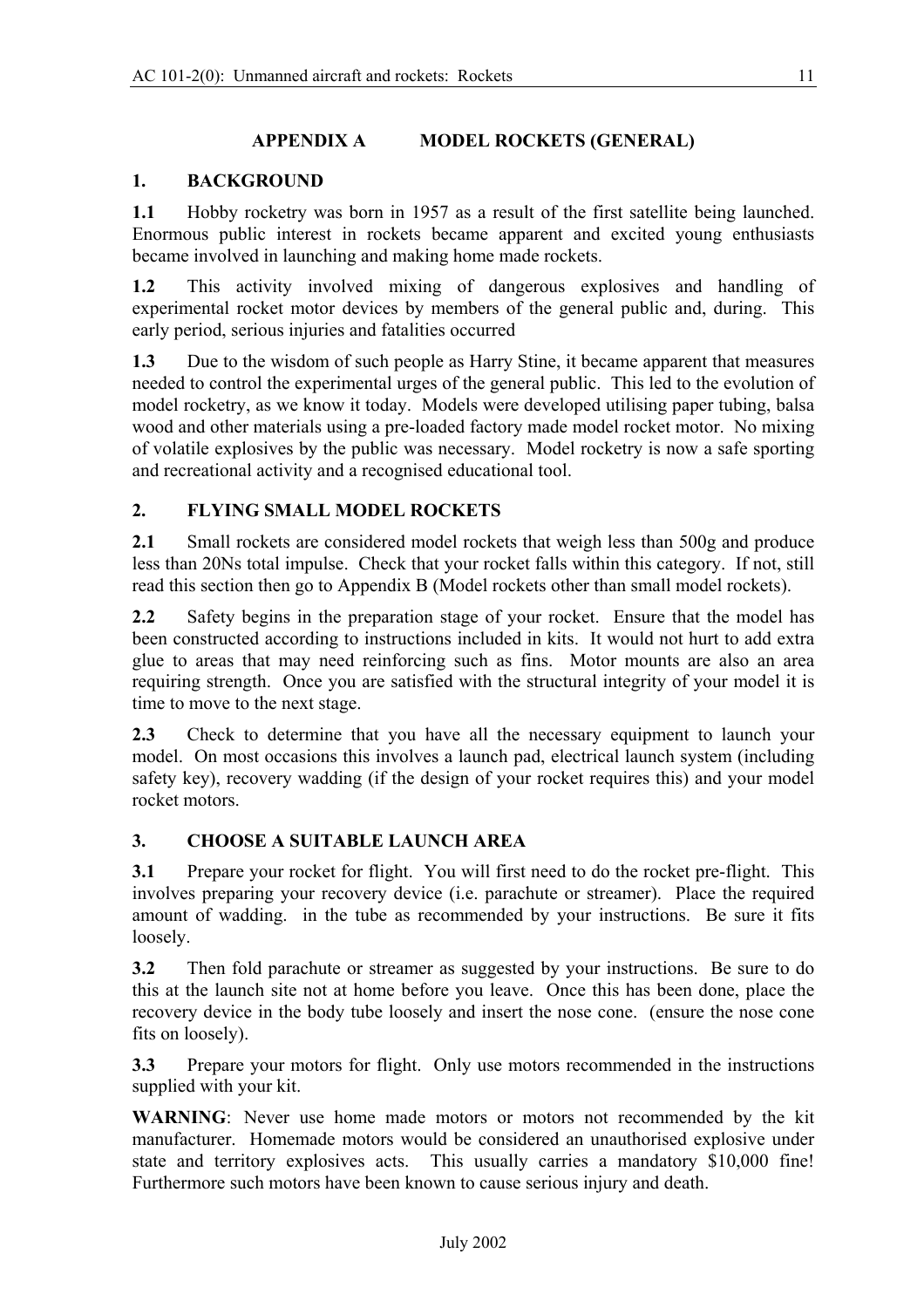**3.4** Separate the igniters and insert them in the motor. (it is important that the igniter touches the propellant when you do this) Fold the igniter over and then insert the plug, which is supplied with the motors. Be sure not to insert this too hard as it may damage the igniter. If you do not have plugs use adhesive tape to hold the igniter in.

**3.5** Insert the motor in the rocket ensuring it is in the retaining hook. If you do not have a hook, use masking tape wrapped around the motor to ensure a tight fit. This is particularly important to ensure your recovery device works.

**3.6** Place the model on the launch pad (ensure it slides loosely on the launch rod) and hook up the micro clips as recommended by your instructions. (be sure the safety key is not inserted while you do this)

**3.7** Check the weather for your flight. It is best to launch only during calm weather with little or no wind and good visibility. If in doubt, do not launch. It is better not to launch than take the risk of losing your model.

**3.8** It may be necessary to angle the launch rod (not more than 30 degrees from the vertical) into the wind to ensure the model lands within the launch site.

- (1) Move back from your rocket as far, as the launch wire will permit (at least 5 meters).
- (2) Insert safety key to arm the launch controller.
- (3) Observe and listen for any aircraft before beginning your audible countdown. (if an aircraft is spotted wait for it to be well clear).
- (4) Give audible countdown (be sure-everybody in the vicinity can hear you) 5,...4,….3,…2,…1,...LAUNCH! (never say fire, only say fire if there is one). **Push and hold launch button until motor ignites.**
- (5) Remove safety key from launch controller. Replace safety cap on launch rod.

# **MISFIRES:** FAILURE OF THE MODEL ROCKET MOTOR TO IGNITE IS NEARLY ALWAYS CAUSED BY INCORRECT IGNITER INSTALLATION.

# **PROCEDURE**

When an ignition failure occurs:

- (1) Remove the safety key from the launch control system.
- (2) Wait one minute before approaching the rocket.
- (3) Remove the expended igniter from the motor and install a new one as suggested previously.

**FOR YOUR SAFETY AND ENJOYMENT READ** AND FOLLOW the **model rocket safety code** while participating in any model rocket activities.

# **4. FLYING MODEL ROCKETS OTHER THAN SMALL MODEL ROCKETS**

**4.1** A model rocket (other than a small model rocket) is considered to be a model rocket, which weighs between 500g and 1500g, has less than 125grams of propellant and produces between 20Ns and 320Ns total impulse of power.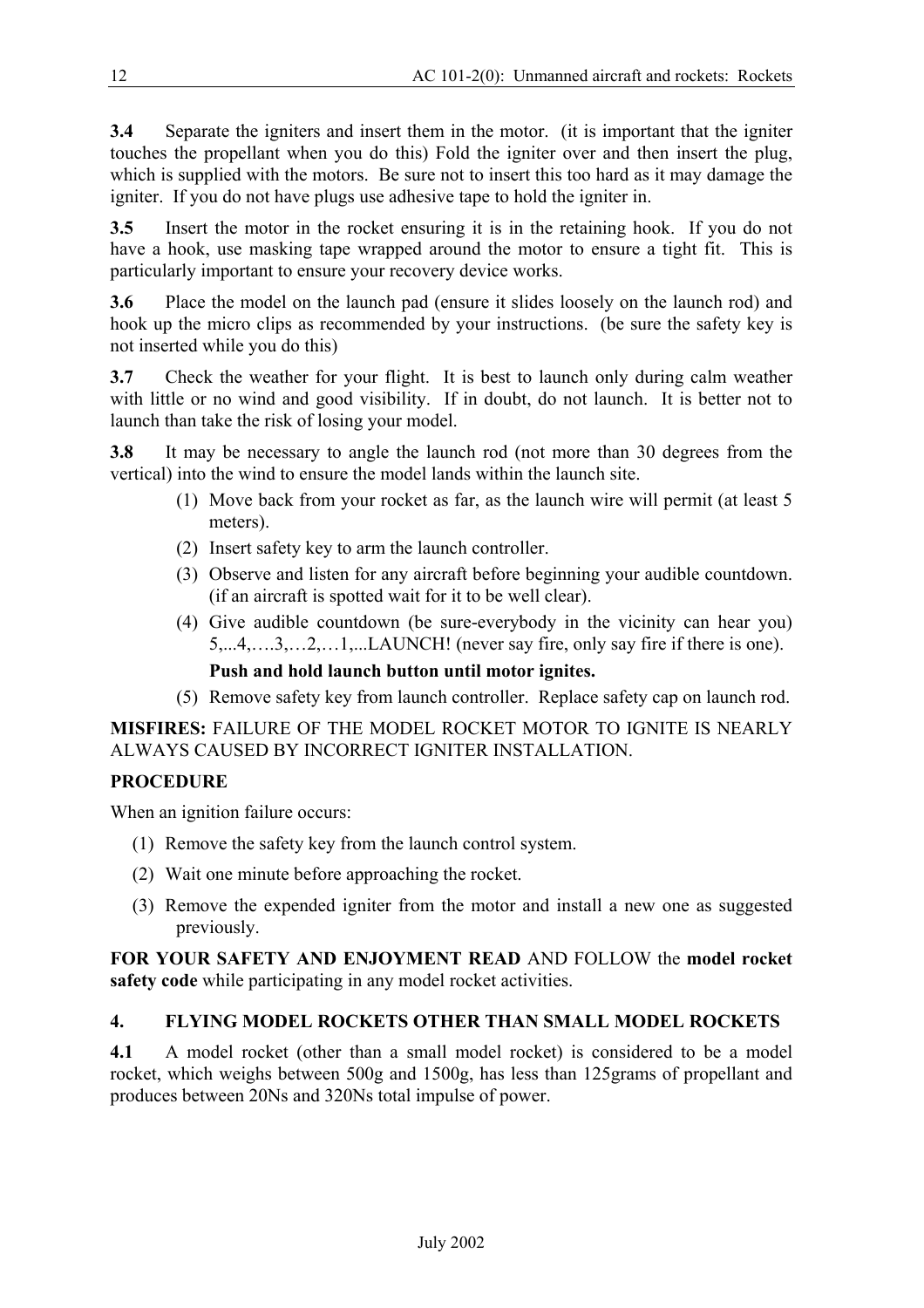**4.2** Check to determine whether your kit comes under this category. If it does not then you may be under the category of high power rocketry. (see Appendix B)

**4.3** Read all the guidelines for small rockets as these apply again for large rockets. However, there should be much more emphasis on construction strength and integrity when building a larger rocket. Greater power means stronger construction. It is advisable to consider using two part epoxy in construction of a large model rocket kit.

**4.4** Before flying your model rocket, be sure to comply with all applicable CASA regulations. You may need to follow guidelines in Subpart D with notification requirements.

**4.5** Also be sure you are complying with applicable state and territory explosives regulations and local government by-laws if applicable.

- **4.6** When flying your model rocket a greater emphasis is needed on safety.
	- (1) Be sure you are at least 10 meters from the launch pad before ignition sequence.
	- (2) Read and follow instructions very carefully before launching your large rocket.
	- (3) Be sure all spectators are aware of any impending launch.
	- (4) Be sure to observe and listen for any aircraft before launching. Even if CASA has been notified, this does not guarantee aircraft will not be in the area.
	- (5) Read and follow the model rocket safety code prior to any activity involving large rockets.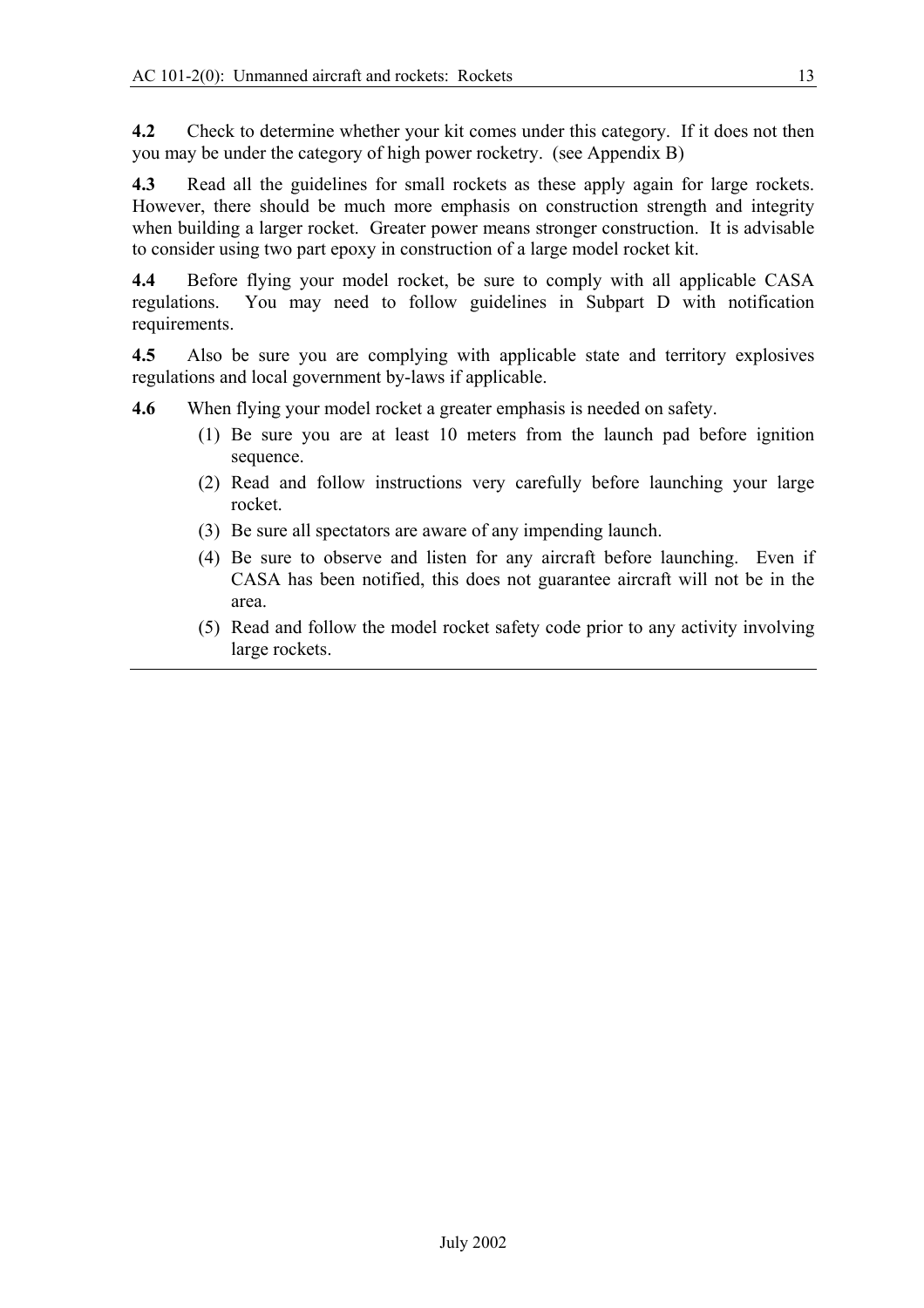# **APPENDIX B HIGH POWER ROCKETS (GENERAL)**

High power rockets utilise motors, which are capable of propelling a rocket to altitudes in excess of 20,000ft at extremely high velocities. The motors and rules for handling are governed in each State by relevant State government legislation pertaining to mines, explosives etc.

Potential operators of high power rockets would be required to undertake certification prior to being permitted to operate such rockets. Certification would be in two steps administered by an Approved Aviation Administration Organisation.

Step 1 would be an examination covering construction, handling, storage, operation, safety, and legislation. Step 2 would be flight trials as follows:

| <b>LEVEL</b>   | <b>FLIGHT TEST</b>                                                                           | <b>PRIVILEGE</b>                                                                                                                                   |
|----------------|----------------------------------------------------------------------------------------------|----------------------------------------------------------------------------------------------------------------------------------------------------|
| H              | Fly a "H powered" Rocket successfully Purchase and Fly H, (320) NS power<br>(Minimum 200 NS) | rocket motors                                                                                                                                      |
| $\mathbf I$    | Fly a "I powered" Rocket successfully Purchase and Fly I, (640) NS power<br>(Minimum 400 NS) | rocket motors                                                                                                                                      |
| J/K            | Fly a "J powered" Rocket successfully<br>(Minimum 1280 NS)                                   | Purchase and Fly J or K (to 2560 NS)<br>power rocket motors                                                                                        |
| L              | Fly a "LH powered" Rocket successfully<br>(Minimum 5120 NS)                                  | Purchase and Fly L to O (up to $40960$ )<br>NS) power rocket motors                                                                                |
| <b>COMPLEX</b> | Rocket<br>staged<br>Fly a cluster<br><sub>or</sub><br>successfully                           | Fly clustered or staged rockets up to<br>attained level of proficiency. Example:<br>cluster of two "H" motors for the "I"<br>complex certification |

Upon satisfactory completion of both steps, a person will be awarded a certificate for the level achieved.

A person would not be permitted to fly a high power rocket without providing evidence of appropriate certification to the Range Safety Officer. Certification by a recognized foreign High Power Rocketry organization such as the National Association of Rocketry, the Canadian Association of Rocketry or Tripoli Rocketry Association would normally be acceptable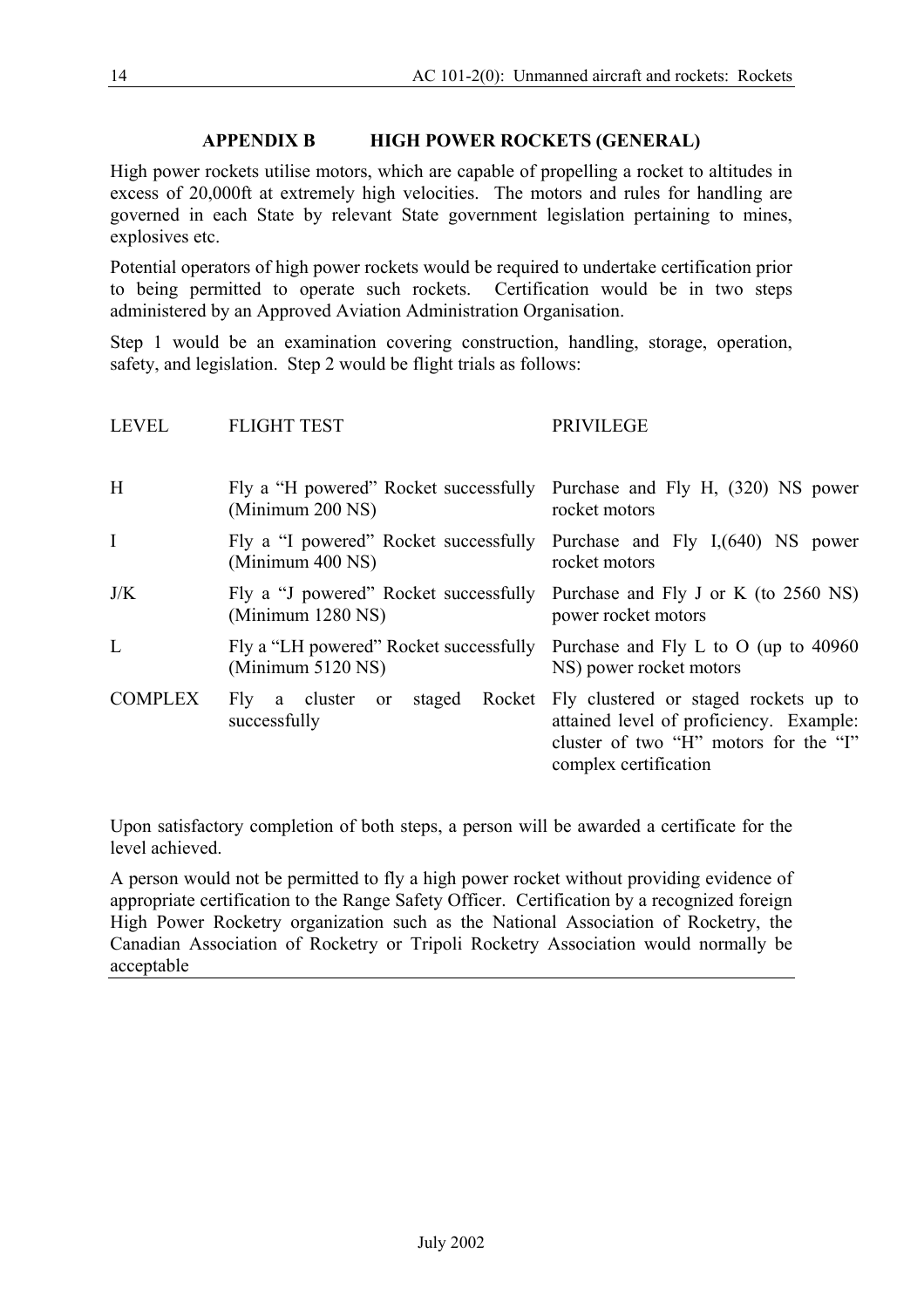#### **APPENDIX C RELEVANT LEGISLATION**

Hobby rocketry is covered in CASR Part 101 Unmanned Aircraft and Rockets. Provisions, which relate to rocketry, are listed below.

# **101.005 Applicability of this Part**

- (1) This Part sets out the requirements for the operation of unmanned aircraft (including model aircraft), and (to the extent that the operation of rockets and fireworks affects or may affect the safety of air navigation) the operation of rockets and the use of certain fireworks.
- (2) Nothing in this Part applies to the operation of a manned balloon or a hot air balloon.
- (3) Subparts C to I do not apply to the operation of:
	- (a) a control-line model aircraft (that is, a model aircraft that is constrained to fly in a circle, and is controlled in attitude and altitude, by means of inextensible wires attached to a handle held by the person operating the model); or
	- (b) a model aircraft indoors; or
	- (c) a small balloon within 100 metres of a structure and not above the top of the structure; or
	- (d) an unmanned tethered balloon that remains below 150 feet above ground level; or
	- (e) a firework rocket not capable of rising more than 400 feet above ground level.

*Note* Subpart B applies to the operation of all unmanned aircraft (including model aircraft) and rockets, including firework rockets.

#### **101.025 Meaning of** *populous area*

For this Part, an area is a *populous area* in relation to the operation of an unmanned aircraft or rocket if the area has a sufficient density of population for some aspect of the operation, or some event that might happen during the operation (in particular, a fault in, or failure of, the aircraft or rocket) to pose an unreasonable risk to the life, safety or property of somebody who is in the area but is not connected with the operation.

#### **101.030 Approved areas for operation of unmanned aircraft or rockets**

- (1) A person may apply to CASA for the approval of an area as an area for the operation of:
	- (a) unmanned aircraft generally; or a particular class of unmanned aircraft; or
	- (b) rockets.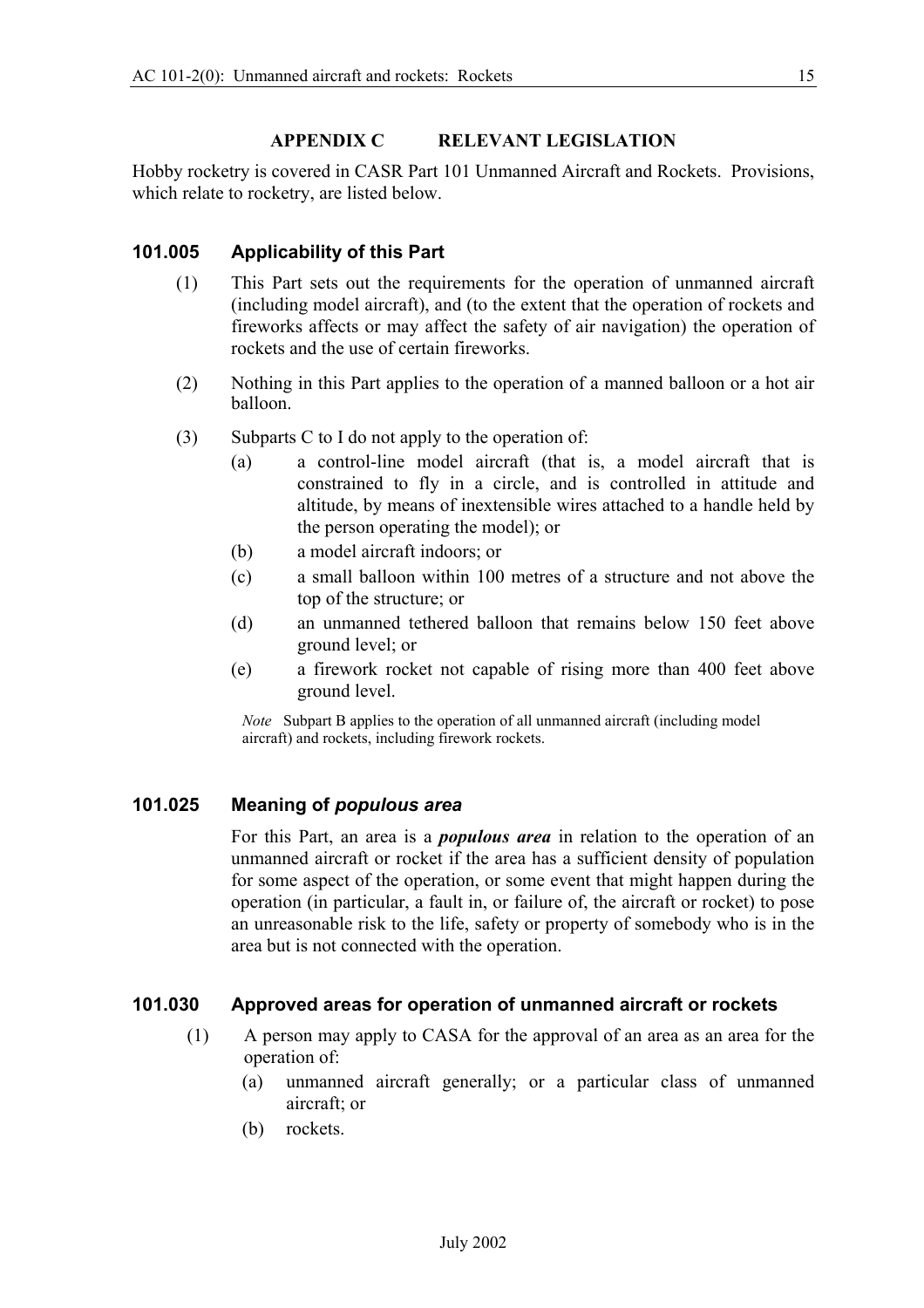- (2) For paragraph (1) (a), the classes of unmanned aircraft are the following:
	- (a) tethered balloons and kites;
	- (b) unmanned free balloons;
	- (c) UAVs;
	- (d) model aircraft.
- (3) In considering whether to approve an area for any of those purposes, CASA must take into account the likely effect on the safety of air navigation of the operation of unmanned aircraft in, or the launching of rockets in or over, the area.
- (4) An approval has effect from the time written notice of it is given to the applicant, or a later day or day and time stated in the approval.
- (5) An approval may be expressed to have effect for a particular period (including a period of less than 1 day), or indefinitely.
- (6) CASA may impose conditions on the approval in the interests of the safety of air navigation.
- (7) If CASA approves an area under subregulation (1), it must publish details of the approval (including any condition) in NOTAM or on an aeronautical chart.
- (8) CASA may revoke the approval of an area, or change the conditions that apply to such an approval, in the interests of the safety of air navigation, but must publish details of any revocation or change in NOTAM or on an aeronautical chart.

# **101.035 Requirements in this Part to give information to CASA**

- (1) If a provision of this Part requires a person to give information to CASA about the operation, launching or release of an unmanned aircraft or rocket, then, unless the provision says otherwise, the person may do so by giving the information to:
	- (a) if the person is an approved aviation administration organisation the Australian NOTAM Office; or
	- (b) the appropriate approved aviation administration organisation.
- (2) However, subregulation (1) does not apply in relation to the release of small balloons, or in relation to a firework display.
- (3) The information need not be given in writing unless:
	- (a) CASA or the authority to which it is given asks for it to be given in writing in the particular case; or
	- (b) another provision of these Regulations requires it to be given in writing.
- (4) If a person gives the information to an authority mentioned in paragraph (1) (a) or (b), then, subject to subregulation (6), the person is taken, for all purposes, to have complied with the requirement to give the information.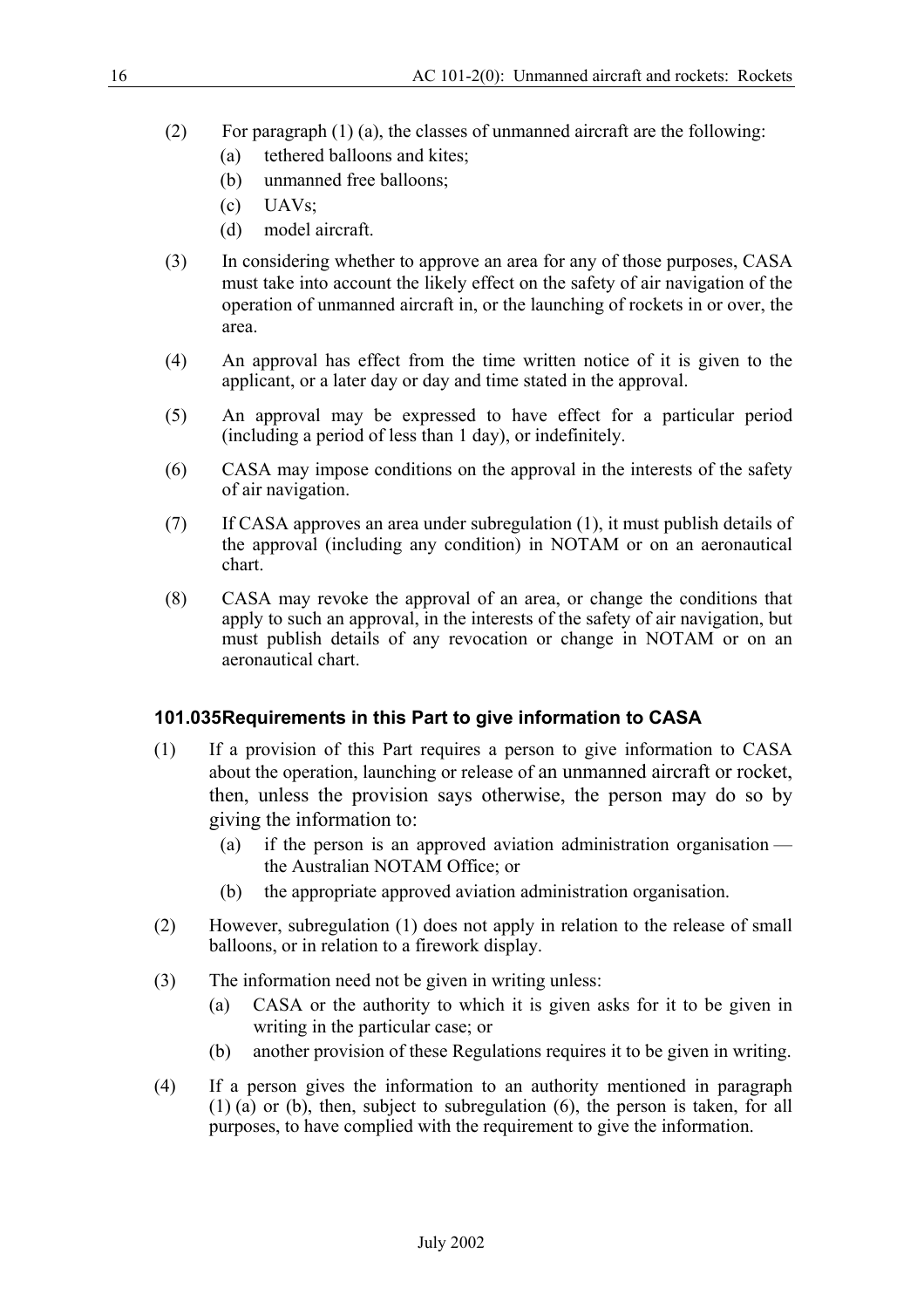- (5) If in a particular case CASA or the authority to which the information is given reasonably requires extra information about the operation, launching or release, CASA or the authority may ask the person for the extra information.
- (6) If CASA or an authority asks for more information under subregulation (5), the person is not taken to have complied with the requirement mentioned in subregulation (1) to give the information until the person gives CASA or the authority the extra information.
- (7) If a day is not a working day for the office of CASA or an authority to which notice of an event is given or an application made, that day does not count for the purpose of working out how many working days' notice of the event has been given, or how many working days before an event the application has been made.
- (8) In subregulation (7):

*working day,* in relation to an office of CASA or an authority, means a day on which that office is open for business.

#### **101.040 Exemptions**

- (1) CASA may do either or both of the following by instrument, in relation to a particular unmanned aircraft or rocket or type of unmanned aircraft or rocket:
	- (a) exempt the aircraft or rocket, or aircraft or rockets of that type, from compliance with a specified provision of Subparts C to H;
	- (b) exempt a person from compliance with a specified provision of Subparts C to H while he or she is operating the aircraft or launching the rocket, or operating aircraft or launching rockets of that type.
- (2) Before CASA decides under subregulation (1) to exempt an aircraft, rocket or type, or a person, from compliance with a provision of any of Subparts C to H, CASA must take into account any relevant considerations relating to the safety of air navigation.
- (3) CASA may impose a condition necessary in the interests of the safety of air navigation on such an exemption.
- (4) A person who contravenes such a condition is guilty of an offence punishable by a fine of 50 penalty units.
- (5) Regulation 308 of CAR 1988 does not authorise CASA to grant exemptions from the provisions of this Part.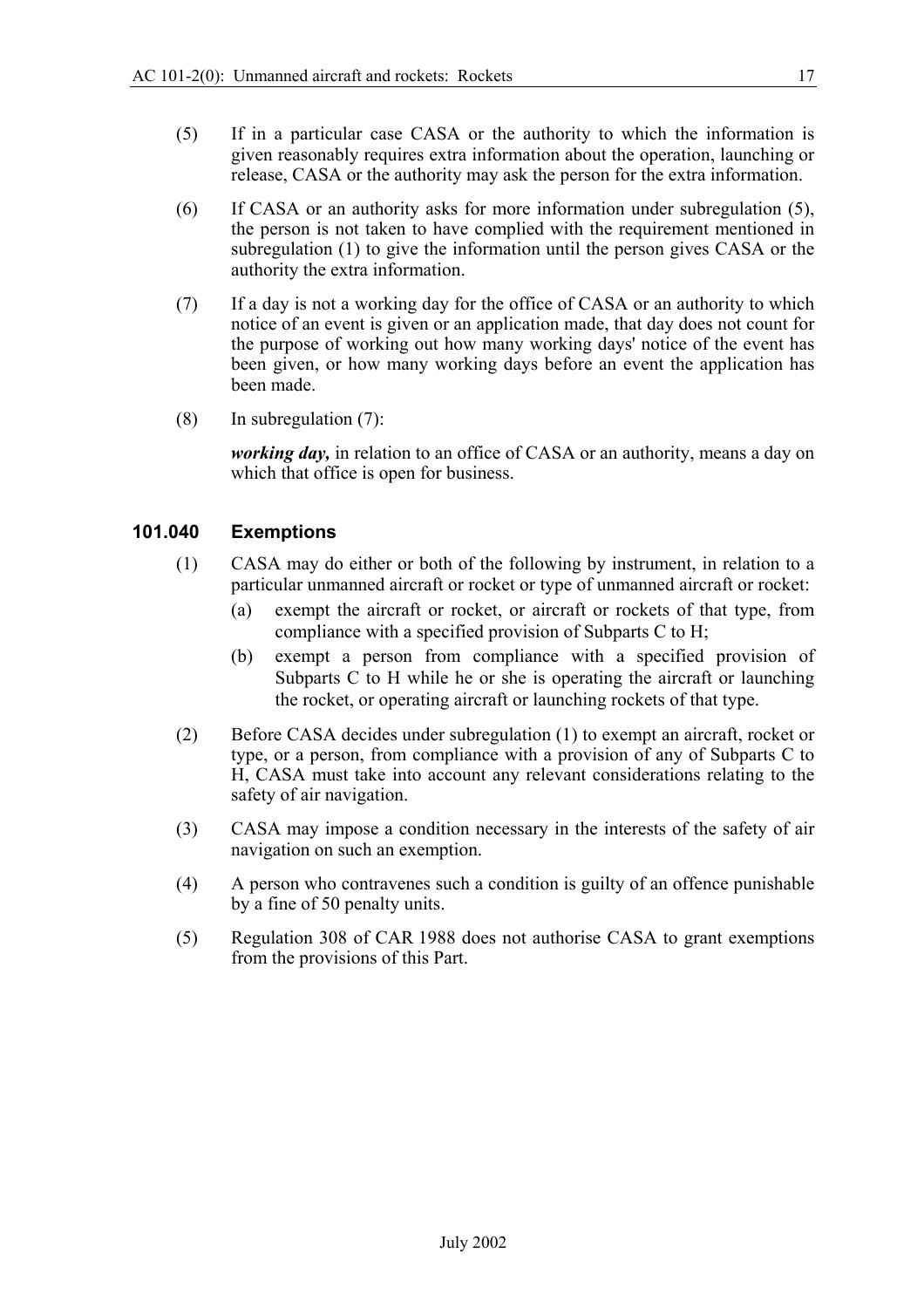# **Subpart B General prohibition on unsafe operation**

### **101.050 Applicability of this Subpart**

This Subpart applies to the operation of all unmanned aircraft and rockets that are not aircraft, whether or not any of Subparts C to I applies.

#### **101.055 Hazardous operation prohibited**

(1) A person must not operate an unmanned aircraft in a way that creates a hazard to another aircraft, another person, or property.

Penalty: 50 Penalty units.

(2) A person must not launch a rocket that is not an aircraft in a way that creates a hazard to an aircraft.

Penalty: 50 Penalty units.

(3) A person must not launch a rocket that is not an aircraft in a way that creates a hazard to another person or to property.

Penalty: 50 Penalty units.

- (4) It is not a defence to a charge of contravening subregulation (1), (2) or (3) that the relevant unmanned aircraft was being operated, or the relevant rocket was launched, in a way that complied with the operations manual of an approved aviation administration organisation.
- $(5)$  In subregulations  $(2)$  and  $(3)$ :

*rocket* includes a firework rocket, regardless of whether it can rise more than 400 feet above ground level or not

# **Subpart H Rockets**

#### **101.415 Applicability of this Subpart**

This Subpart applies to the operation of rockets of all kinds, except rockets mentioned in paragraph 101.005 (3) (f).

*Note 1* That is, this Subpart does not apply to a firework rocket not capable of rising more than 400 feet above ground level. See r 101.005 (3) (f).

*Note 2 Rocket* in this Subpart does not include a rocket-powered aircraft — see the definition in regulation 101.410.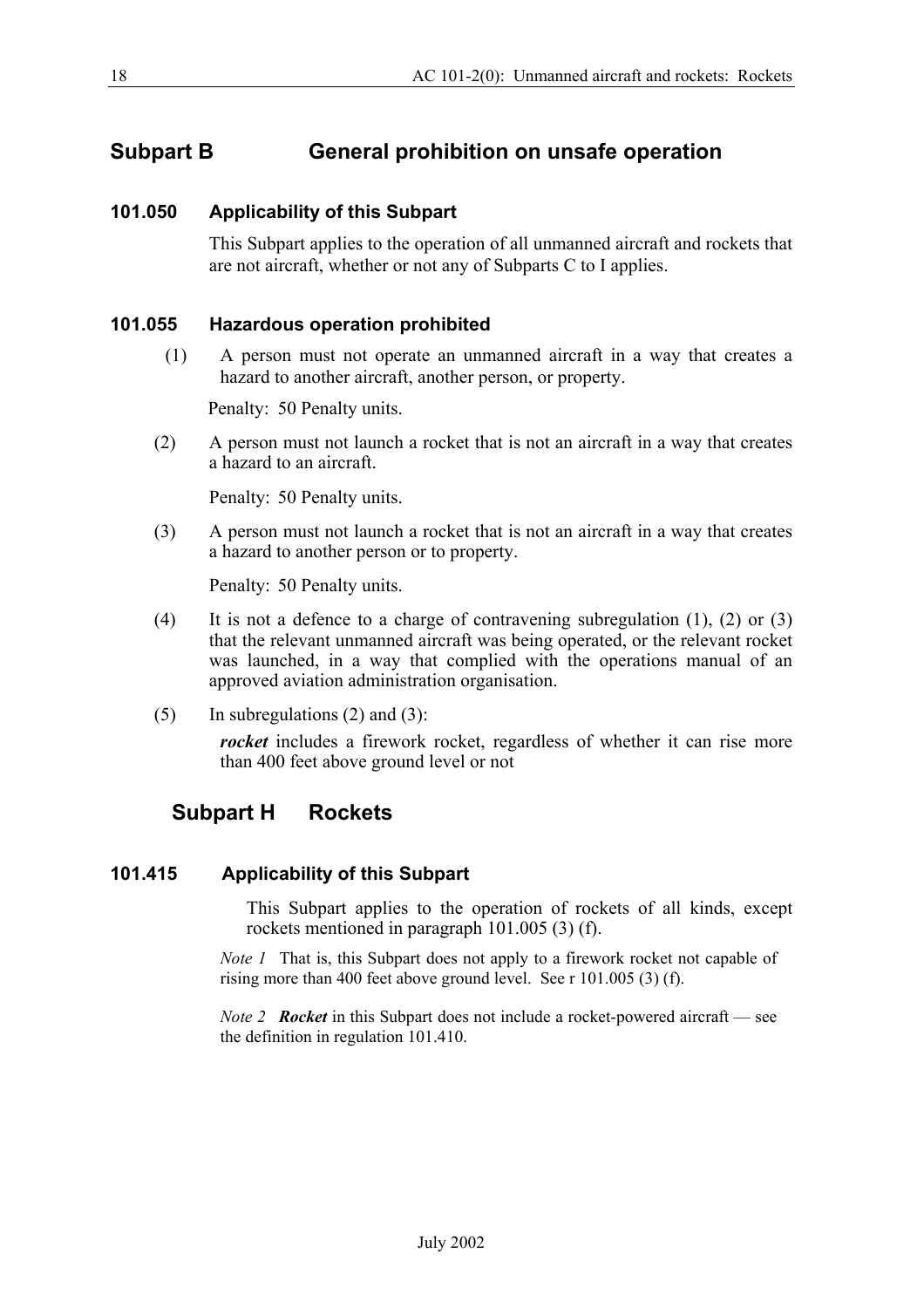#### **101.420 Application of State and Territory laws about rockets**

- (1) If a law of a State or Territory deals with the operation or use of rockets, and is not inconsistent with this Subpart, nothing in this Subpart affects the operation of the law.
- (2) For subregulation (1), a law of a State or Territory is not inconsistent with this Subpart if it is possible to comply with both this Subpart and the State or Territory law at once.

### **101.425 Definitions for Subpart**

In this Subpart:

*approved area* means an area approved under regulation 101.030 as an area for the operation of rockets.

*Note* CASA must publish details of the approval of an area (including any conditions) in NOTAM or on an aeronautical chart — see r 101.030 (5).

*high power* rocket means a rocket that is not a model rocket, and to avoid doubt, includes:

- (a) a sounding rocket; and
- (b) a sub-orbital rocket, and
- (c) a launch vehicle (within the meaning given by the *Space Activities Act 1998)*.

*model rocket* means a rocket that:

- (a) weighs no more than 1 500 grams; and
- (b) carries no more than 125 grams of propellant; and
- (c) produces no more than 320 newton-seconds of impulse; and
- (d) is made of balsa, wood, paper or plastics or a combination of those materials, but contains no metal as structural parts.

*rocket* does not include a rocket-powered or rocket-assisted aircraft.

#### **101.430 Launching rocket in or over prohibited or restricted area**

(1) A person must not launch a rocket (including a model rocket) in or over a prohibited area, or in or over a restricted area, except with the permission of, and in accordance with any conditions imposed by, the authority controlling the area.

Penalty: 25 Penalty units.

*Note* For *prohibited area* and *restricted area*, see r 2.07 of the Air Services Regulations. Details of prohibited or restricted areas are published in AIP or NOTAM.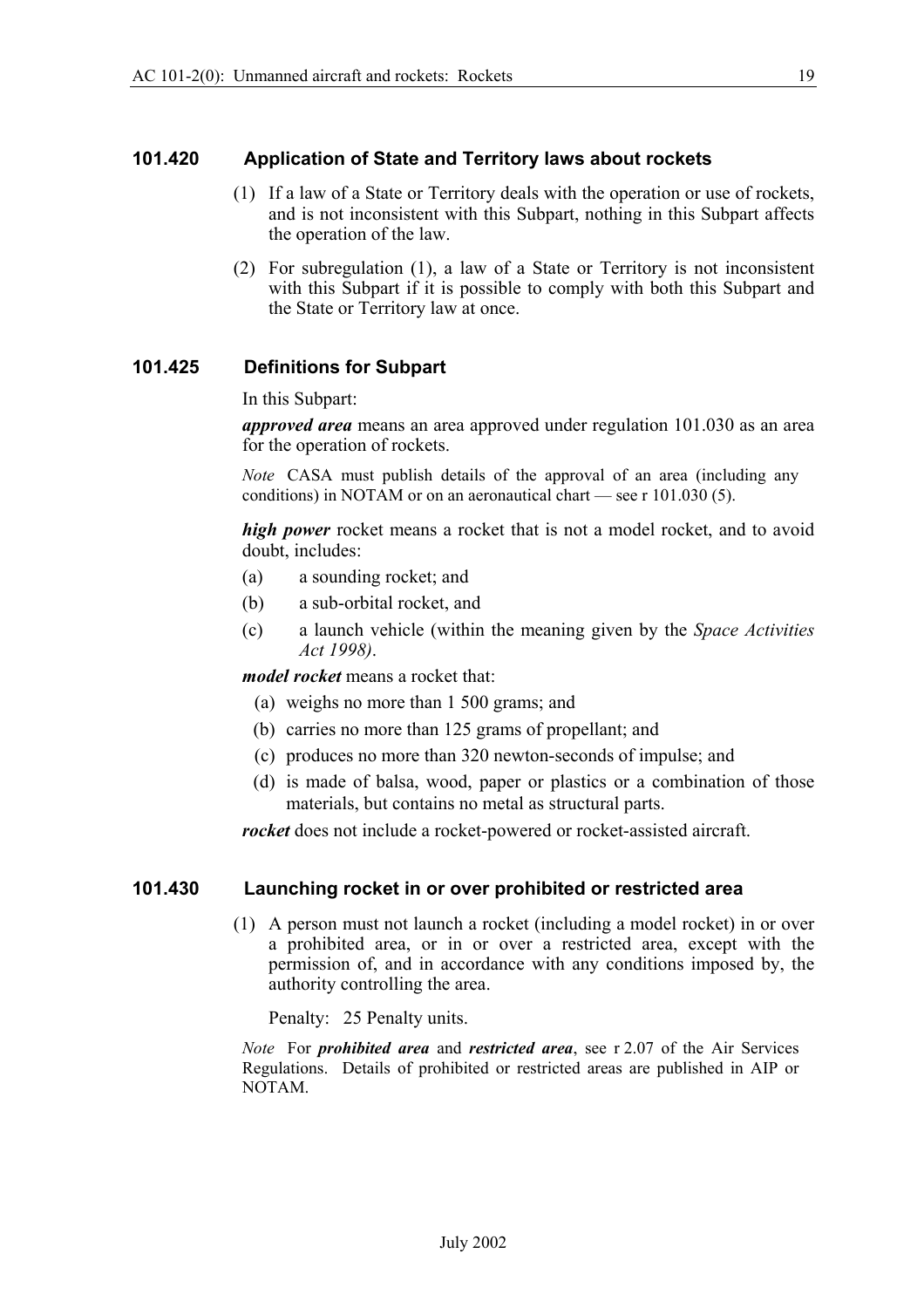(2) In subregulation (1):

authority controlling the area means:

- (a) in the case of a prohibited area the Secretary to the Department of Defence; and
- (b) in the case of a restricted area the authority mentioned in AIP (as issued from time to time) as the controlling authority for the area.

#### **101.435 Launching rockets into controlled airspace**

A person must not launch a rocket (including a model rocket) to higher than 400 feet AGL in controlled airspace, except:

- (a) in an approved area; or
- (b) in accordance with an air traffic control clearance.

Penalty: 50 Penalty units.

Note  $1$  AGL = above ground level (see the Dictionary).

Note *2* CASA must publish details of the approval of an area (including any conditions) in NOTAM or on an aeronautical chart — see r 101.030 (5)

#### **101.440 Launching rockets near aerodromes**

- (1) A person must not launch a rocket (except a small model rocket) to higher than 400 feet AGL within 3 nautical miles of an aerodrome unless:
	- (a) doing so is permitted by another provision of this Part; or
	- (b) permission has been given for the operation under regulation 101.445.

Penalty: 25 Penalty units.

Note *1 AGL* = above ground level (see the Dictionary). For *model rocket*, see regulation 101.425.

*Note 2* Some special provisions apply to model rockets — see regulation 101.455.

(2) In subregulation (1):

*small model rocket* means a model rocket that weighs less than 500 grams and either:

- (a) uses no more than 25 grams of propellant; or
- (b) produces no more than 20 newton-seconds of impulse.
- (3) A person must not launch a rocket (including both a small model rocket and any other model rocket) from or over an area mentioned in paragraph  $(4)$   $(a)$  or  $(b)$  unless: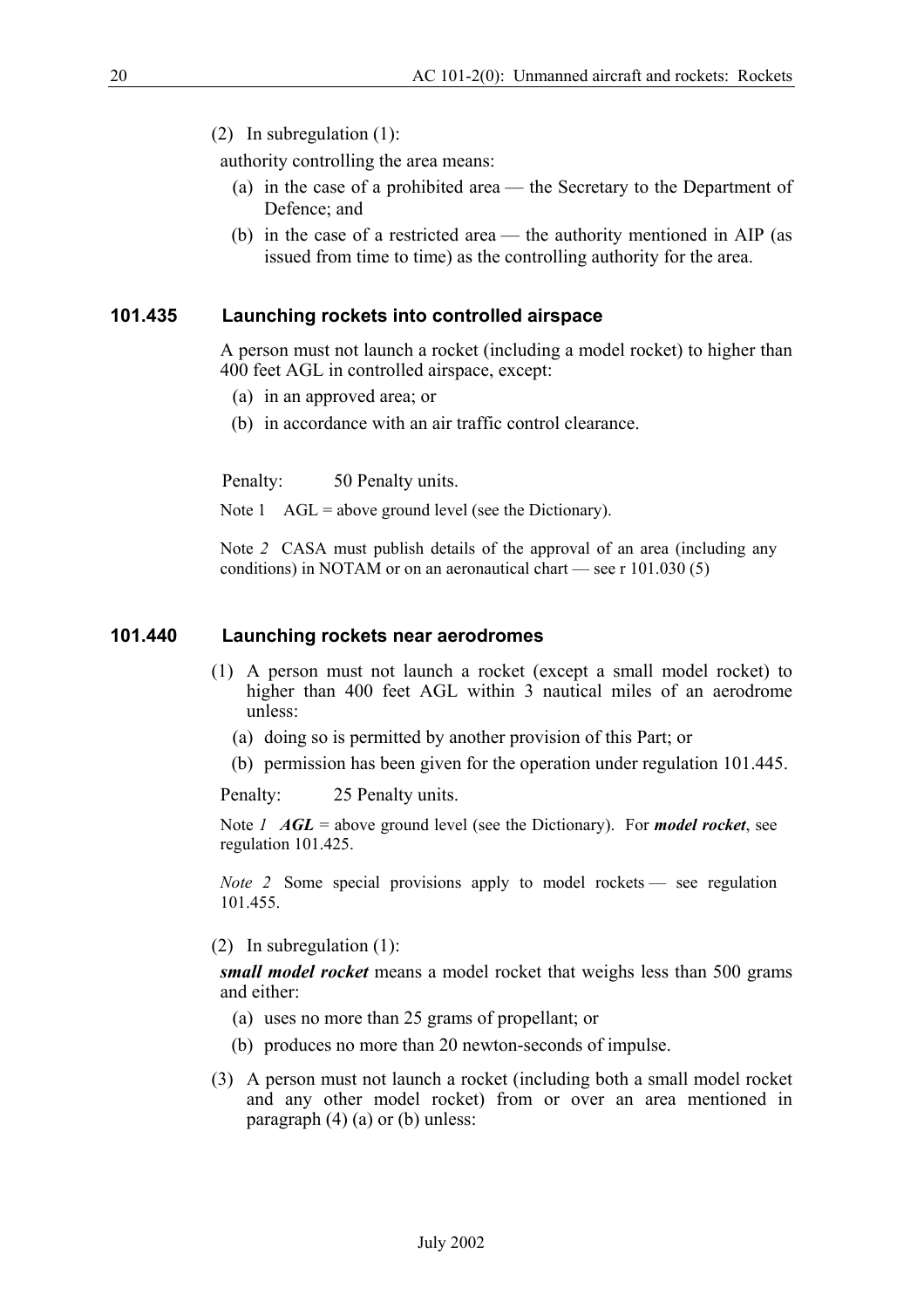- (a) doing so is permitted by another provision of this Part; or
- (b) permission has been given for the operation under regulation 101.445.

Penalty: 25 Penalty units.

- (4) The areas for subregulation (3) are:
	- (a) a movement area or runway of an aerodrome; and
	- (b) the approach or departure path of a runway of an aerodrome.

#### **101.445 Getting permission for launch of rocket near aerodrome**

- (1) The authority that must give permission for regulation 101.440 is:
- (a) if the aerodrome concerned is a controlled aerodrome the air traffic control service for the aerodrome; or
- (b) in the case of any other aerodrome CASA.
- (2) A person applies for permission under this regulation by giving the relevant authority mentioned in subregulation (1) the information set out in Table 101.445, so far as relevant to the proposed launch.

### *Table 101.445 Details of launching of a rocket to be given to CASA*

#### **Item Information to be provided**

- 1. The name, address and telephone number of the person who will launch the rocket (or, if several people will be involved, the name, address and telephone number of the person who will coordinate the launching)
- 2. The date and time the rocket is to be launched
- 3. Where it is to be carried out
- 4. The size and mass of the rocket
- 5. The estimated greatest altitude or flight level that the rocket will reach
- 6. If more than 1 rocket is to be launched at a time, how many rockets are to be launched at the time
- (3) If more than 1 rocket is to be launched at a time, such a requirement is a requirement to give the information about each such launch.
- (4) Regulation 101.035 does not authorise a person who or that applies for permission under this regulation to make the application to a body mentioned in paragraph 101.030 (1) (a) or (b).
- (5) An authority mentioned in subregulation (1) may impose conditions on a permission in the interests of the safety of air navigation.
- (6) A person who fails to comply with a condition mentioned in subregulation (5) commits an offence punishable by a fine of 50 penalty points.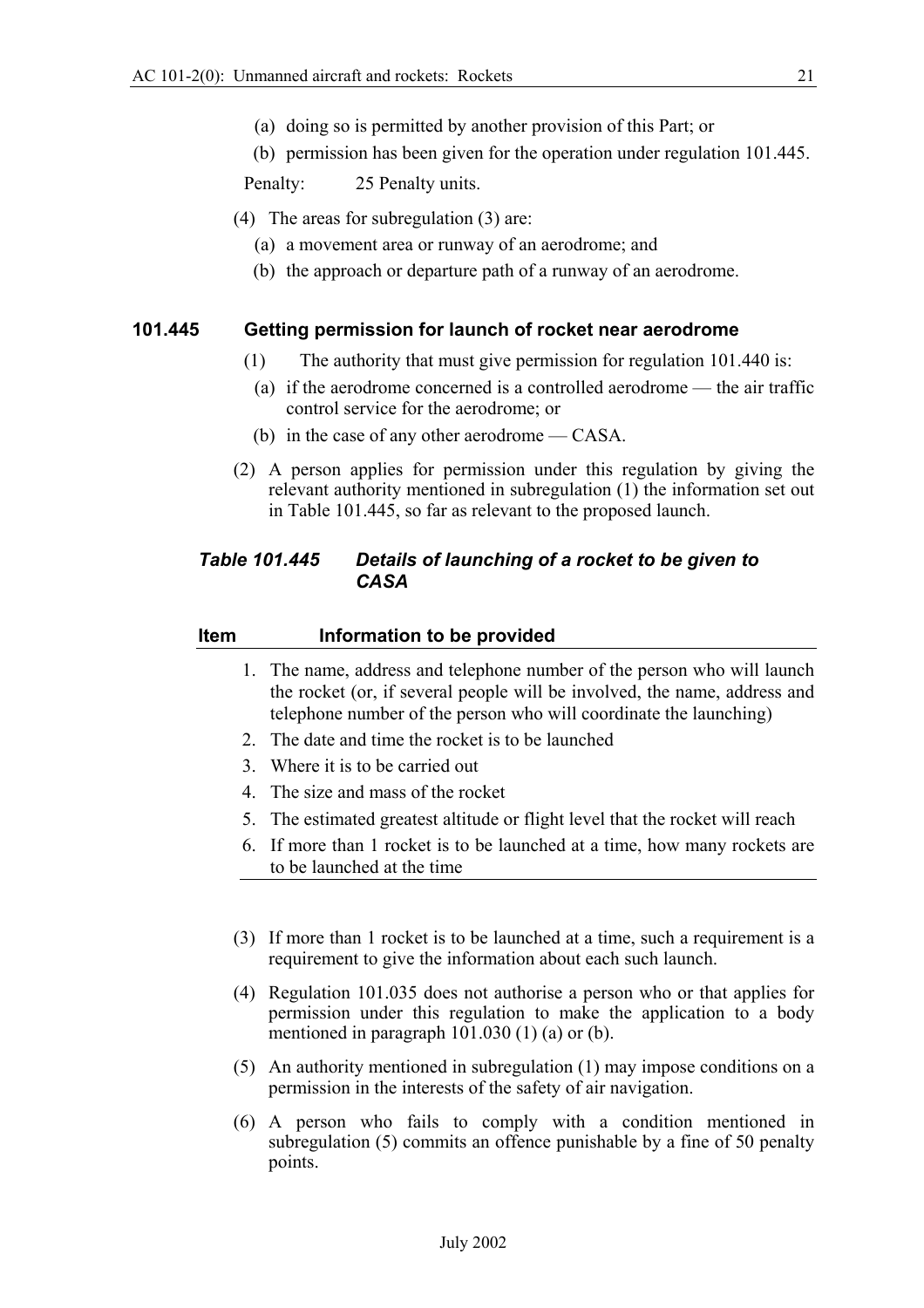#### **101.450 High power rockets**

(1) A person must not launch a high power rocket, or permit a high power rocket to be launched, except in an approved area.

Penalty: 10 Penalty units.

*Note* 1 CASA must publish details of the approval of an area (including any conditions) in NOTAM or on an aeronautical chart — see r 101.030 (5)

Note 2 For *high power rocket*, see regulation 101.425.

(2) A person must not launch a high power rocket, or permit a high power rocket to be launched, unless the person gives the details listed in the table following subregulation 101.445 (2) to CASA at least one working day before the intended time of the launch.

Penalty: 10 Penalty units.

*Note* A person can comply with this requirement by telling:

- (a) if the person is an approved aviation administration organisation the Australian NOTAM Office; or
- (b) the appropriate approved aviation administration organisation.

See regulation 101.035.

(3) If more than 1 rocket is to be launched at a time, such a requirement is a requirement to give the information about each such rocket.

#### **101.455 Maximum operating height of rockets**

A person must not launch a rocket (except a model rocket) to higher than 400 feet AGL except:

(a) in an approved area; or

(b) as otherwise permitted by this Part.

Penalty: 10 Penalty units.

Note  $1$  AGL = above ground level (see the Dictionary).

Note *2* CASA must publish details of the approval of an area (including any conditions) in NOTAM or on an aeronautical chart — see r 101.030 (5)

#### **101.460 Dropping or discharging of things from rockets**

A person must not cause anything to be dropped or discharged from a rocket in a way that creates a hazard to an aircraft.

Penalty: 25 Penalty units.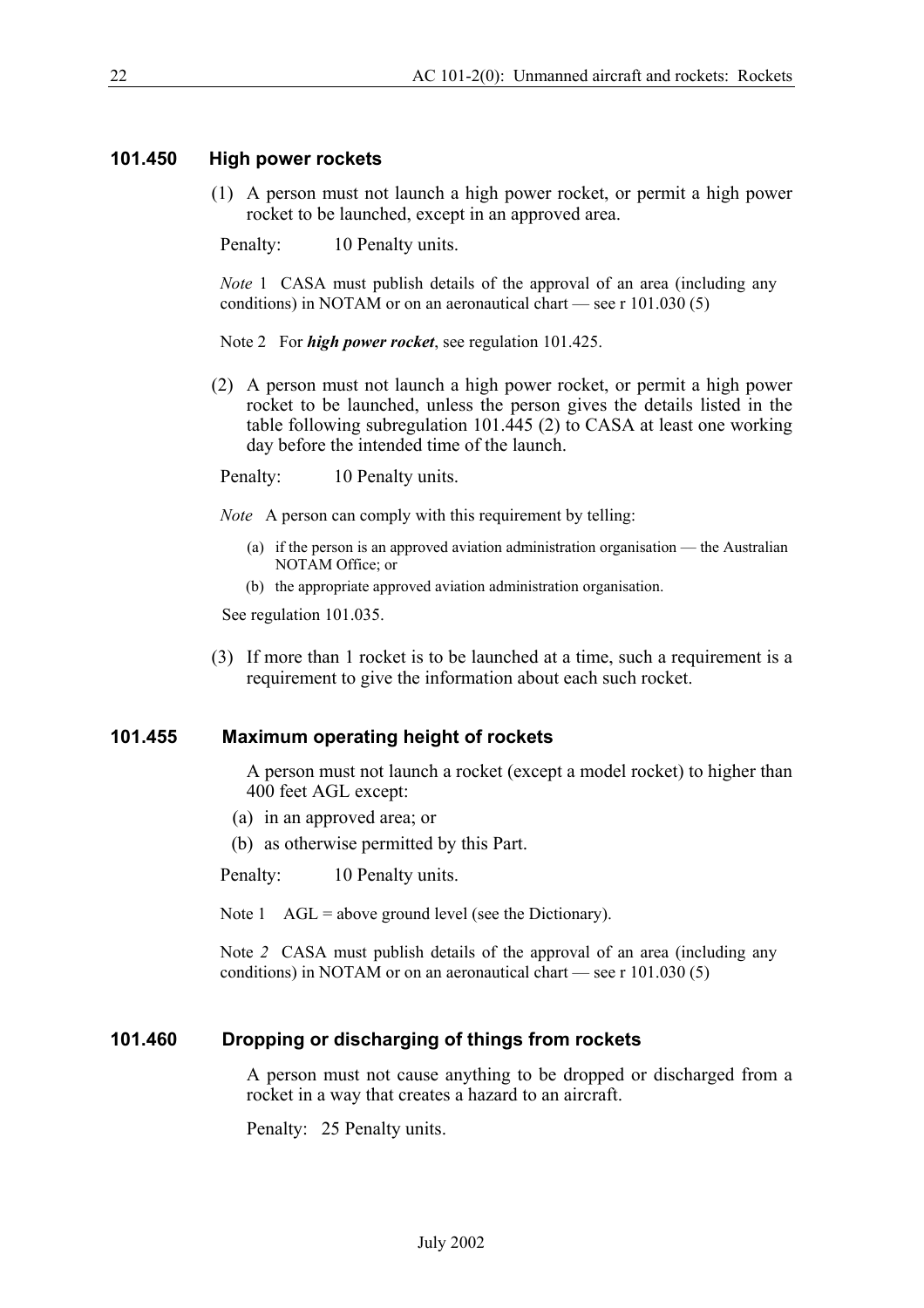#### **101.465 Weather and day limitations — rockets other than model rockets**

- (1) A person may launch a rocket that is not a model rocket:
	- (a) in or into cloud; or
	- (b) at night;
	- (c) in conditions other than VMC.

Only in as permitted by another provision of this Part, or in accordance with an air traffic control clearance.

Penalty: 10 Penalty units.

*Note* For *model rocket*, see regulation 101.425.

(2) However, subregulation (1) does not prevent rockets being operated as part of a firework display.

#### **101.470 Model rockets**

(1) A person must not launch a model rocket into cloud.

Penalty: 10 Penalty units.

*Note* For *model rocket*, see regulation 101.425.

(2) A person must not launch a model rocket to higher than 400 feet AGL within 5 nautical miles of an aerodrome.

Penalty: 10 Penalty units.

(3) Subject to subregulations (1) and (2) and Subpart B, a person may launch a model rocket outside an approved area, or at night.

**Further legislative requirements concerning hobby rockets may exist under state and territory explosives acts and also local government acts (including fire services acts).**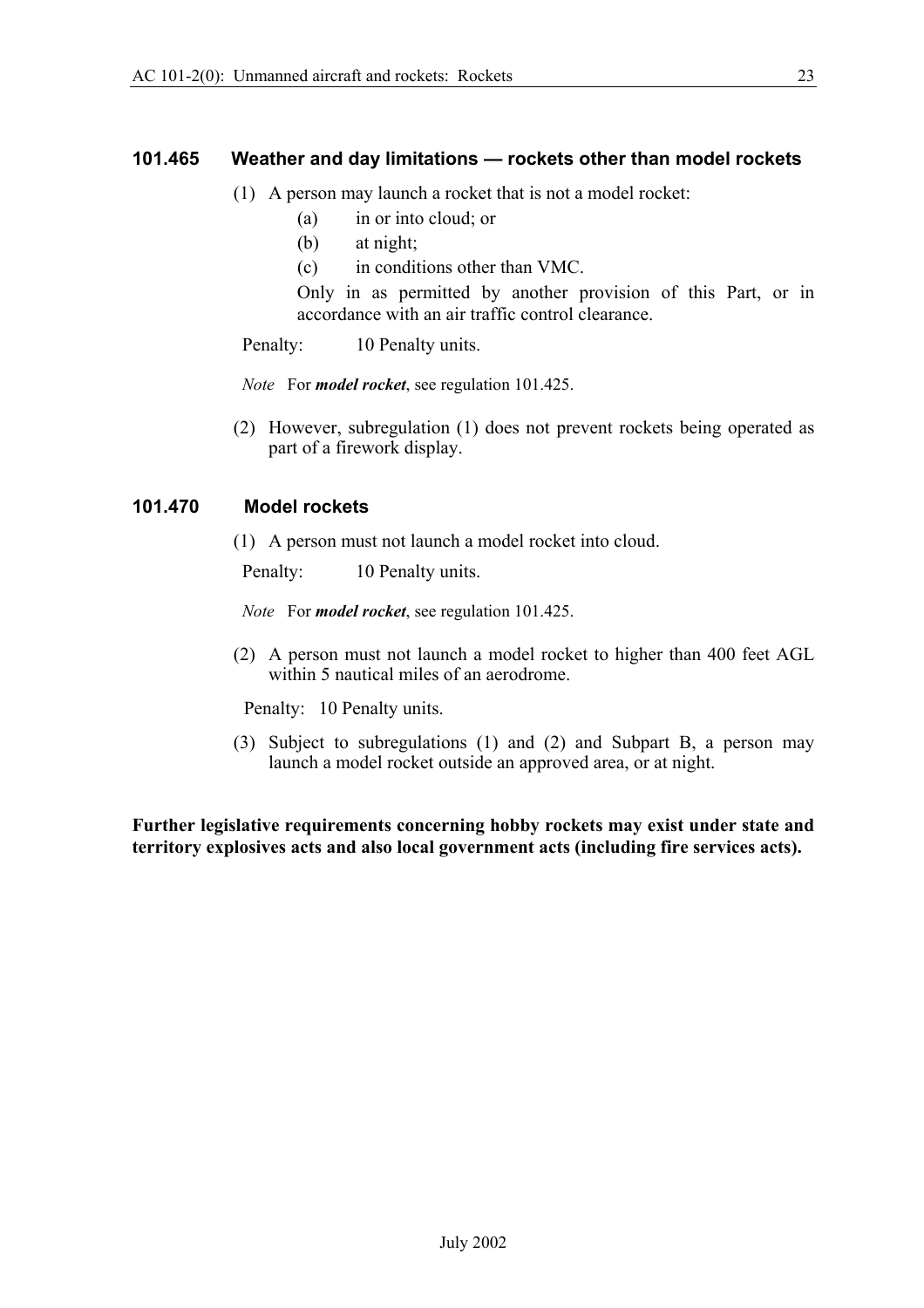# **APPENDIX D**

# **MODEL ROCKETRY SAFETY CODE**

This code is based upon the official model rocket safety code of the National, Association of Rocketry Approved in November 1991. It has been modified to reflect Australian legislative requirements.

**1 Materials**. My model rocket will be made of lightweight materials such as paper, wood, rubber, and plastic suitable for the power used and the performance of my model rocket. I will not use any metal for the nose cone, body or fins of a model rocket.

**2 Motors**. I will use only commercially made, NAR certified model rocket motors in the manner recommended by the manufacturer. I will not alter the model rocket motor (engine), its parts or its ingredients in any way.

**3 Recovery:** I will always use a recovery system in my model rocket that will return it safely to the ground so it may be flown again. I will use only flame resistant recovery wadding if wadding is required by the design of my model rocket.

**4 Weight and power limits:** My model rocket will weigh no more than 1500 grams at lift off and its rocket motor(s) will produce no more than 320 Newton-seconds of total impulse. My model rocket will weigh no more than the motor manufacturers recommended maximum lift-off weight for the motors used, or I will use motors recommended by the manufacturer for my model rocket.

**5** Stability: I will check the stability of my model rocket before its first flight, except when launching a model rocket of already proven stability.

**6 Payloads** Except for insects, my -model rocket will never carry live animals or a payload that is intended to be flammable, explosive, or harmful.

**7 Launch site:** I will launch my model rocket outdoors in a cleared area, free of tall trees, power lines, buildings, and dry brush and grass. My launch site will be at least as large as that recommended in the following table.

# **Launch site dimensions**

| <b>INSTALLED</b>     | <b>EQUIVALENT</b>              | <b>SITE</b>      |
|----------------------|--------------------------------|------------------|
| <b>TOTAL IMPULSE</b> | <b>MOTOR TYPE</b>              | <b>DIMENSION</b> |
| (Newton-seconds)     |                                | (meters)         |
| $0-1.25$             | $\frac{1}{4}A \& \frac{1}{2}A$ | 15               |
| 1.26-2.50            | A                              | 30               |
| $2.51 - 5.00$        | B                              | 60               |
| 5.01-10.00           | C                              | 120              |
| 10.01-20.00          | D                              | 150              |
| 20.01-40.00          | E                              | 300              |
| 40.01-80.00          | F                              | 300              |
| 80.01-160.00         | G                              | 300              |
| 160.01-320.00        | 2G                             | 500              |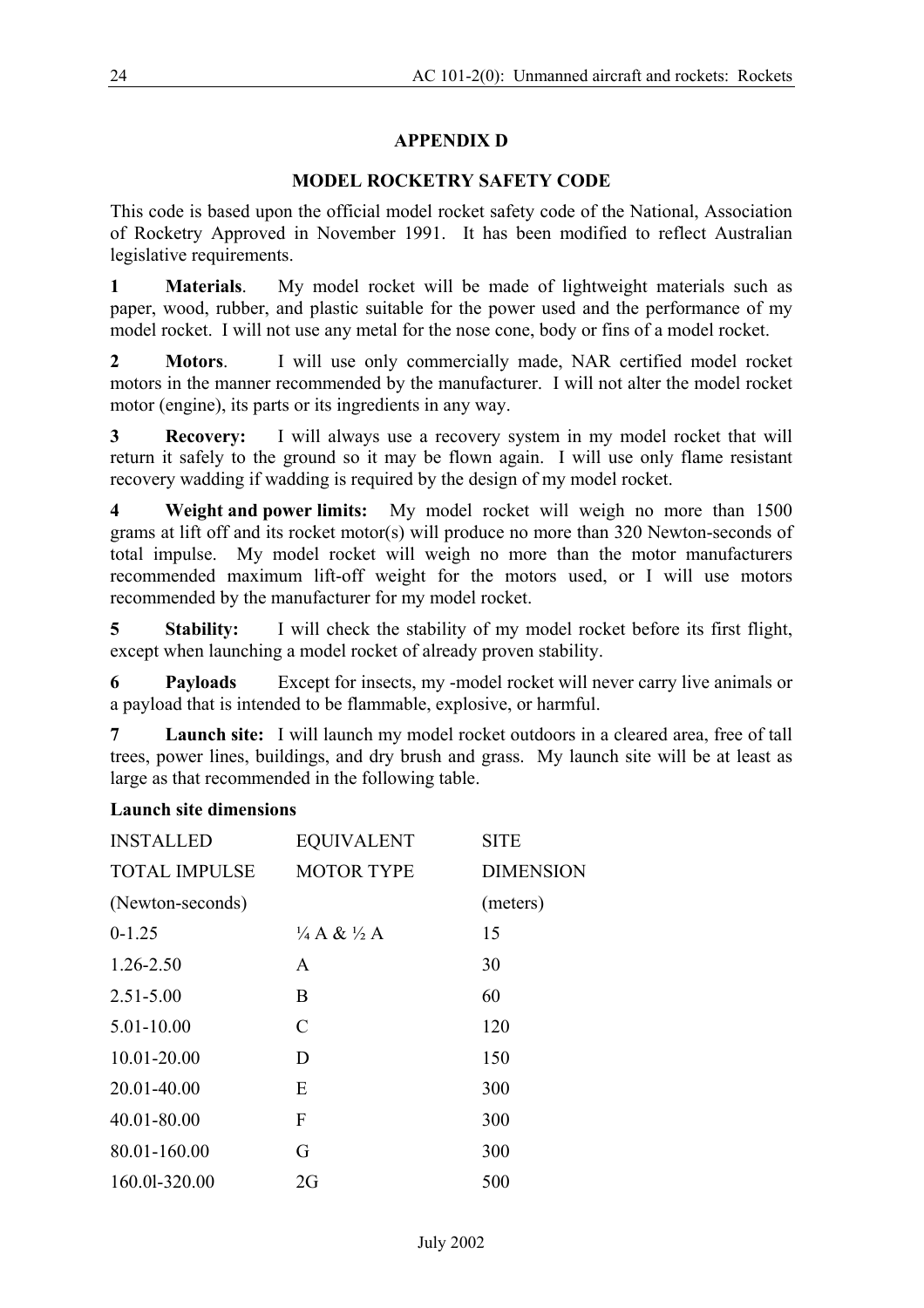**8 Launcher:** I will launch my model rocket from a stable device that provides rigid guidance until the model rocket has reached a speed adequate to ensure a safe flight path. To prevent accidental eye injury, I will always place the launcher so the end of the rod is above eye level or I will cap the end of the rod when approaching it.

I will cap or disassemble my launch rod when not in use and I will never store it in an upright position. My launcher will have a jet deflector device to prevent the motor exhaust from hitting the ground directly. I will always clear the area around my launch device of brown grass, dry weeds, or other easy-to burn materials.

**9 Ignition system:** The system I use to launch my model rocket will be remotely controlled and electrically operated. It will contain a launching switch that will return to "off' when released. The system will contain a removable safety interlock in series with the launch switch. All persons will remain at least 5 meters from the model rocket when I am igniting model rocket motors totalling 30 Newton-seconds or less of total impulse and at least 10 meters from the model rocket when I am igniting model rocket motors totalling more than 30 Newton-seconds of total impulse. I will use only electrical igniters recommended by the motor manufacturer that will ignite model rocket motor(s) within one second of actuation of the launching switch.

**10 Launch safety:** I will ensure that people in the launch area are aware of the impending model rocket launch and can see the model rocket's lift-off before I begin my audible five-second countdown. I will not launch a model rocket so that its flight path will carry it against a target. If my model rocket suffers a misfire, I will not allow anyone to approach it or the launcher until I have made certain that the safety interlock has been removed or that the battery has been disconnected from the ignition system. I will wait one minute after a misfire before allowing anyone to approach the launcher.

**11 Flying conditions:** I will launch my model rocket only when the wind is no more than 30 kilometres per hour. I will not launch my model rocket so it flies into clouds, near aircraft in flight, or in a manner that is hazardous to people or property.

**12 Pre-launch test.** When conducting research activities with unproven model rocket designs or methods, I will, when possible, determine the reliability of my model rocket by pre-launch tests. I will conduct the launching of an unproven design in complete isolation from persons not participating in the actual launching.

**13 Launch angle:** My launch device will be pointed within 30 degrees of vertical. I will never use model rocket motors to propel any device horizontally.

**14 Recovery hazards:** If a model rocket becomes entangled in a power line or other dangerous place, I will not attempt to retrieve it.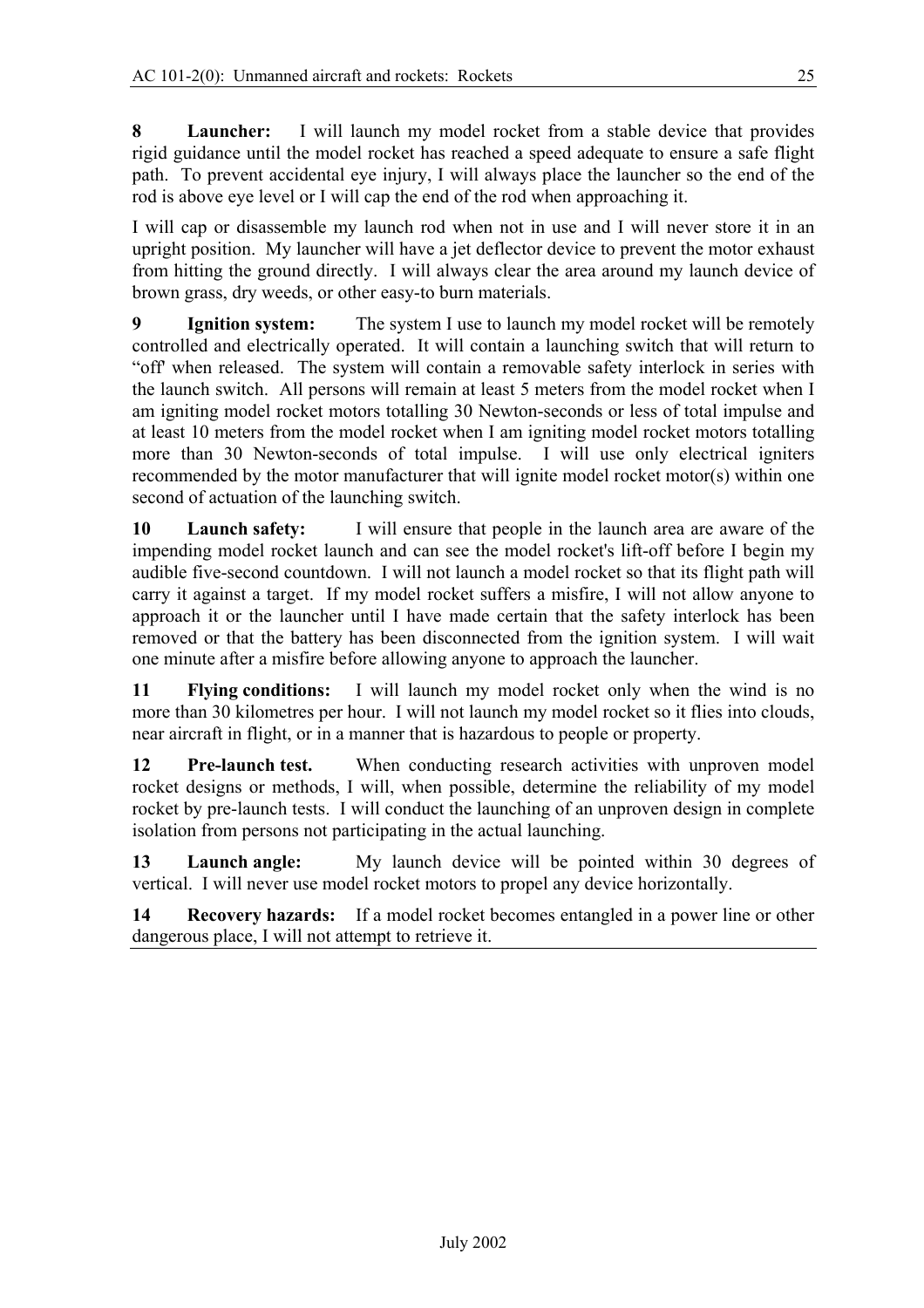# **APPENDIX E**

# **HIGH POWER SAFETY CODE**

This is the official high power safety code, which was approved by the National Association of Rocketry in July 1995 modified to reflect Australian legislative requirements. Where the code referred to the Federal Aviation Administration (FAA) it now refers to CASA. Feet have been changed to meters and miles per hour has been changed to kilometres per hour.

**1 Certification:** I will fly high power rockets only when certified to do so by an organisation approved under CASR 149 to administer high power rocketry operations.

**2 Operating Clearance:** I will fly high power rockets only in compliance with Civil Aviation Safety Regulations (CASRs) and all other federal, state, and local laws, rules and regulations.

**3 Materials:** My high power rocket will be made of lightweight materials such as paper, wood, rubber, and plastic, or the minimum amount of ductile metal suitable for the power used and the performance of my rocket.

**4 Motors:** I will use commercially made NAR certified rocket motors in the manner recommended by the manufacturer. I will not alter the rocket motor, its parts, or its ingredients in any way.

**5 Recovery:** I will always use a recovery system in my high power rocket that will return it safely to the ground so it may be flown again. I will use only flame resistant recovery wadding if wadding is required by the design o my rocket.

**6 Weight and power limits:** My rocket will weigh no more than the motor manufacturer's recommended maximum lift-off weight for the motors used, or I will use motors recommended by the manufacturer of the rocket kit. My high power rocket will be propelled by rocket motors that produce no more than 40,960 Newton-seconds of total impulse.

**7 Stability:** I will check the stability of my high power rocket before its first flight, except when launching a rocket of already proven stability.

**8 Payloads:** My high power rocket will never carry live animals (except insects) or a payload that is intended to be flammable, explosive, or harmful.

**9 Launch site:** I will launch my high power rocket outdoors in a cleared area, free of tall trees, power lines, buildings, and dry brush and grass. My launcher will be located at least 500 meters from any occupied building or public highway. My launch site will have minimum dimensions at least as great as those in the launch site dimension table. As an alternative, the site's minimum dimension will be one-half the maximum altitude of any rocket being flown, or 500 meters, whichever is greater. My launcher will be no closer to the edge of the launch site than one-half of the minimum required launch site dimension.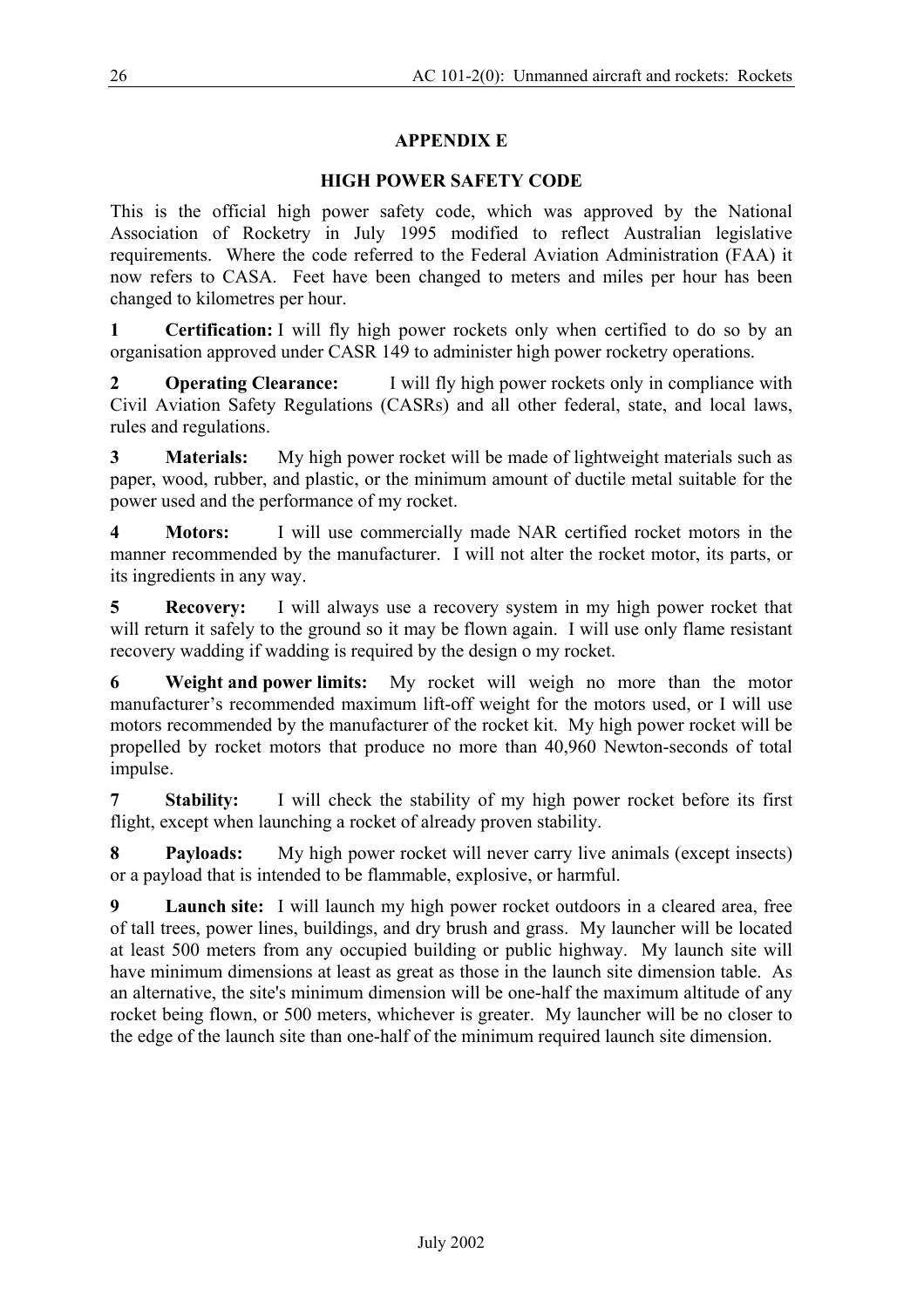| Total Impulse       | Equivalent     | Minimum Site |
|---------------------|----------------|--------------|
| All Engines         | Motor Type     | Dimension    |
| (Newton-seconds)    |                | (Meters)     |
|                     |                |              |
| 160. 01-320 00      | H              | 500          |
| 320.01-640.00       | I              | 750          |
| 640.01-1,280.00     | J              | 2000         |
| 1,280.01 - 2,560.00 | K              | 2000         |
| 2,560.01-5,120.00   | L              | 3000         |
| 5,120.01-10,240.00  | M              | 5000         |
| 10,240.01-20,480.00 | N              | 6000         |
| 20,480.01-40,960.00 | $\overline{0}$ | 8000         |

#### **Launch site dimensions**

**10 Launcher:** I will launch my high power rocket from a stable launch device that provides rigid guidance until the rocket has reached a speed adequate to ensure a safe flight path. To prevent accidental eye injury, I will always place the launcher so the end of the rod is above eve level or I will cap the end of the rod when approaching it. I will cap or disassemble my launch rod when not in use and I will never store it in an upright position. My launcher will have a jet deflector device to prevent the motor exhaust from hitting the ground directly. I will always clear the area for a radius of 3 meters around my launch device of brown grass, dry weeds, or other easy-to-bum materials.

I will not launch my high power rocket so that its flight path will carry it against a target. My launch device will be pointed within 20 degrees of vertical. I will never use model rocket motors to propel any device horizontally.

**11 Ignition system:** The system I use to launch my high power rocket will be remotely controlled and electrically operated. It will contain a launching switch that will return to 'off' when released. The system will contain a removable safety key interlock in series with the launch switch. All persons will remain at a distance from the high power rocket and launcher as determined by the total impulse of the installed rocket motor(s) according to the accompanying Safe Distance Table.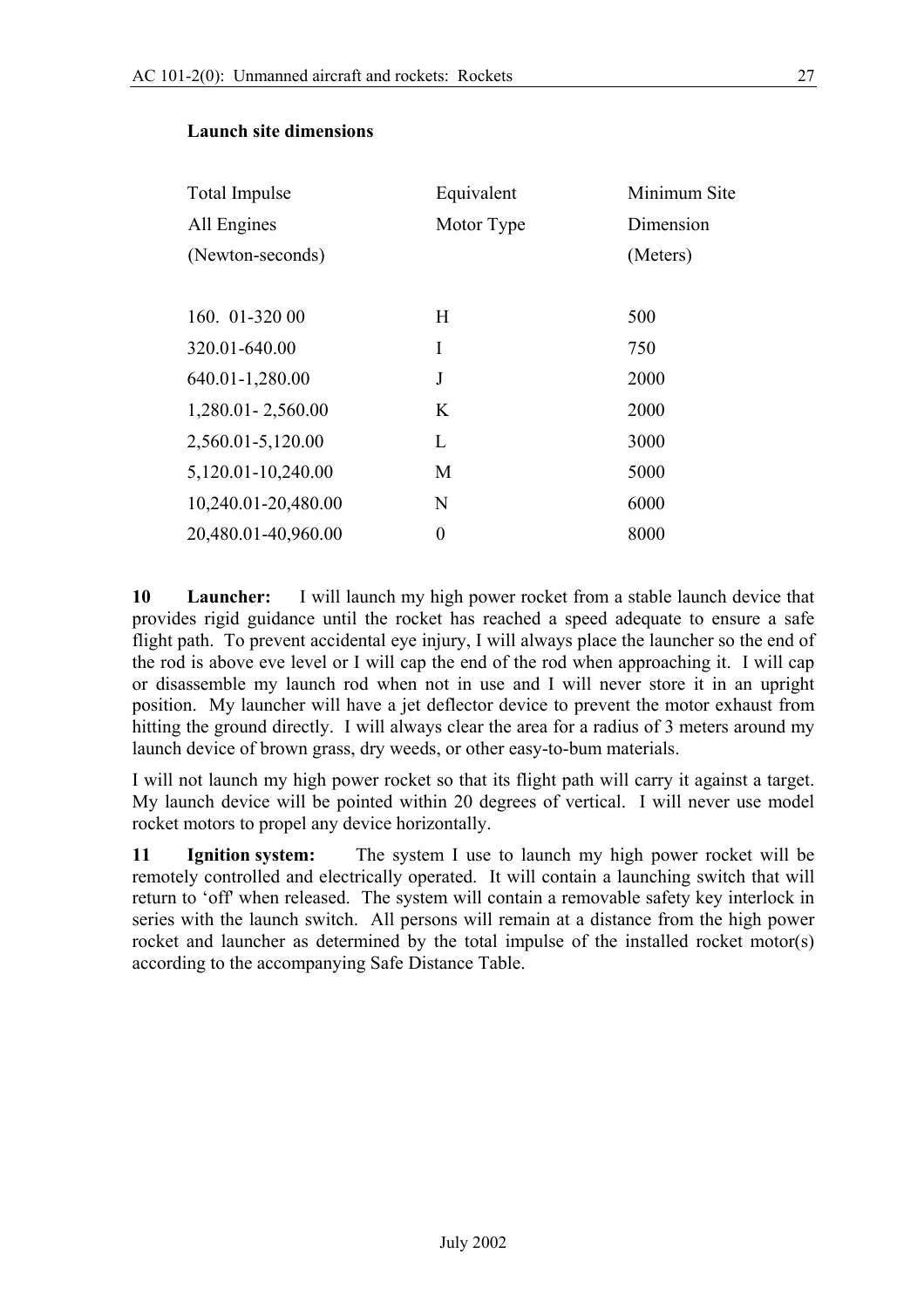| Total<br>Engines<br>(Newton-seconds) | Impulse             | All | Equivalent<br>Type | Motor | Minimum<br>From Rocket<br>Single Motor<br>(Meters) | Distance<br>With | Minimum<br>From Rocket<br>Multiple<br>(Meters) | Distance<br>With<br>Motors |
|--------------------------------------|---------------------|-----|--------------------|-------|----------------------------------------------------|------------------|------------------------------------------------|----------------------------|
| 160.01-320.00                        |                     |     | H                  |       | 30                                                 |                  | 60                                             |                            |
| 320.01-640.00                        |                     |     | I                  |       | 60                                                 |                  | 100                                            |                            |
| 640.01-1,280.00                      |                     |     | J                  |       | 60                                                 |                  | 100                                            |                            |
| 1,280.01 - 2,560.00                  |                     |     | K                  |       | 60                                                 |                  | 100                                            |                            |
| 2,560.01-5,120.00                    |                     |     | L                  |       | 100                                                |                  | 150                                            |                            |
|                                      | 5,120.01-10,240.00  |     | M                  |       | 200                                                |                  | 300                                            |                            |
|                                      | 10,240.01-20,480.00 |     | N                  |       | 300                                                |                  | 500                                            |                            |
|                                      | 20,480.01-40,960.00 |     | O                  |       | 300                                                |                  | 500                                            |                            |

# **Safe distance table**

**12 Launch safety:** I will ensure that people in the launch area are aware of the impending high power rocket launch and can see the rocket's lift-off before I begin my audible five-second countdown. If my high power rocket suffers a misfire, I will not allow anyone to approach it or the launcher until I have made certain that the safety interlock has been removed or that the battery has been disconnected from the ignition system. I will wait five minutes after a misfire before allowing anyone to approach the launcher. I will ensure that adequate fire control apparatus (class A fire extinguisher or minimum of 20 litre of water) is readily available.

**13 Flying conditions:** I will launch my model rocket only when the wind is no more than 30 kilometres per hour. I will not launch my model rocket so it flies into clouds, near aircraft in flight, or in a manner that is hazardous to people or property.

**14 Recovery hazards:** If a model rocket becomes entangled in a power line or other dangerous place, I will not attempt to retrieve it.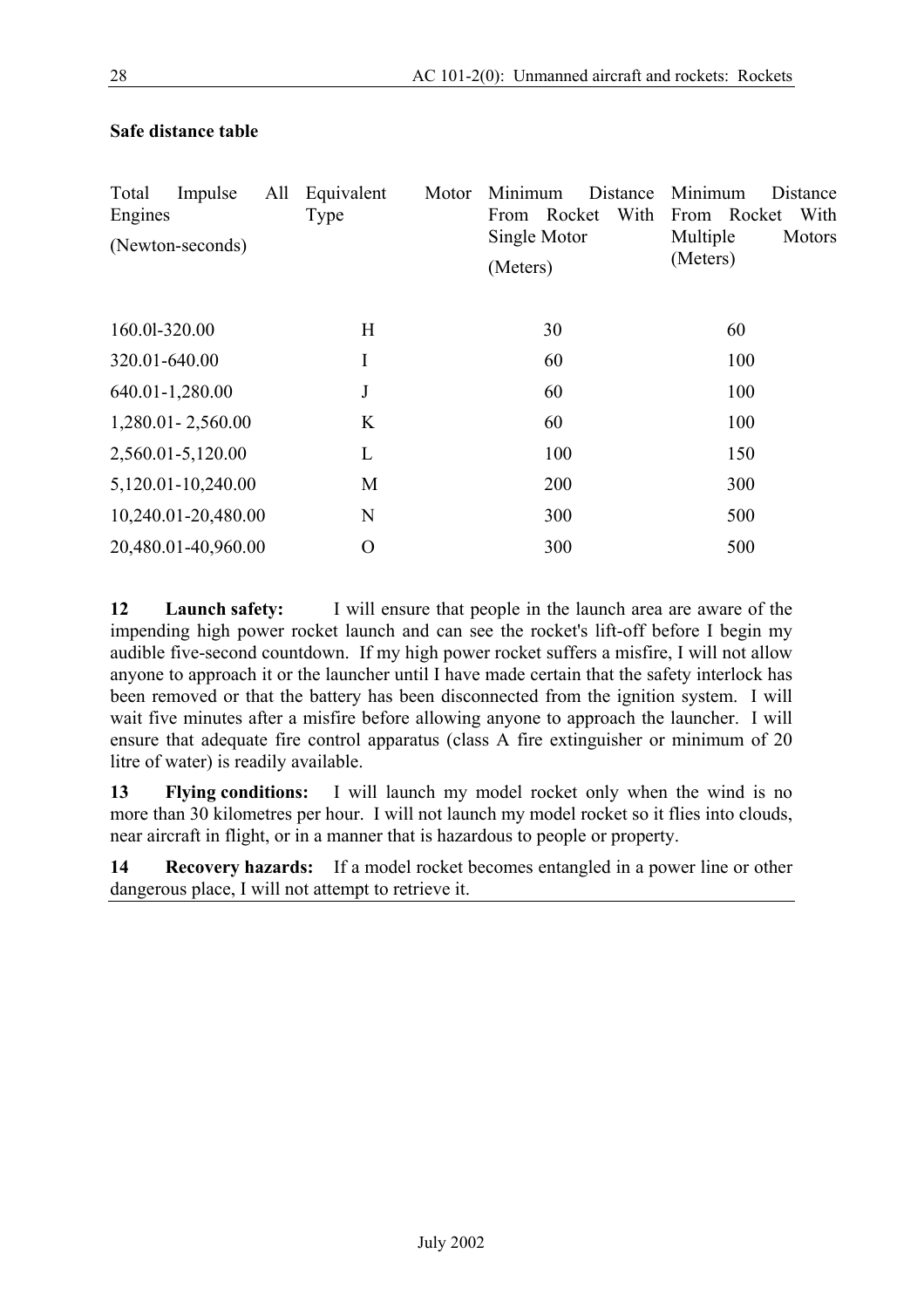|                                                                                                                                                               | <b>APPENDIX F</b><br><b>SAMPLE NOTAM REQUEST</b>              |  |  |
|---------------------------------------------------------------------------------------------------------------------------------------------------------------|---------------------------------------------------------------|--|--|
|                                                                                                                                                               | <b>NOTIFICATION OF ROCKETRY ACTIVITY</b>                      |  |  |
|                                                                                                                                                               | $\ldots$ / $\ldots$ /19 $\ldots$<br>Reference No.             |  |  |
|                                                                                                                                                               | To Australian NOTAM Office<br>$(07)$ 3866 3647<br>Phone       |  |  |
|                                                                                                                                                               |                                                               |  |  |
| Please tick relevant boxes                                                                                                                                    |                                                               |  |  |
| <b>TIME</b>                                                                                                                                                   | <b>UTC</b><br><b>CST</b><br><b>EST</b><br>Other<br><b>WST</b> |  |  |
|                                                                                                                                                               | Please advise                                                 |  |  |
| Purpose of                                                                                                                                                    | PROVIDE NEW INFORMATION DETAILED BELOW                        |  |  |
| Report                                                                                                                                                        | <b>CANCEL PREVIOUS ADVICE</b><br>Ref (NOTAM No)               |  |  |
|                                                                                                                                                               |                                                               |  |  |
|                                                                                                                                                               | Ref (NOTAM No<br><b>EXTEND PREVIOUS ADVICE</b>                |  |  |
|                                                                                                                                                               |                                                               |  |  |
|                                                                                                                                                               |                                                               |  |  |
|                                                                                                                                                               |                                                               |  |  |
| Period of                                                                                                                                                     |                                                               |  |  |
| Validity                                                                                                                                                      |                                                               |  |  |
| Note: If time estimated contact NOTAM OFFICE at least 2 hours before<br>$\ast$<br>estimated duration time and advise if NOTAM is to be extended or cancelled. |                                                               |  |  |
|                                                                                                                                                               | Daily duration or time schedule (if applicable)               |  |  |
|                                                                                                                                                               |                                                               |  |  |
|                                                                                                                                                               |                                                               |  |  |
|                                                                                                                                                               |                                                               |  |  |
| Text                                                                                                                                                          |                                                               |  |  |
|                                                                                                                                                               |                                                               |  |  |
|                                                                                                                                                               |                                                               |  |  |
|                                                                                                                                                               |                                                               |  |  |
|                                                                                                                                                               | Please FAX copy of NOTAM to originator.<br>Fax No.            |  |  |
| <b>Originating Officer</b>                                                                                                                                    |                                                               |  |  |
|                                                                                                                                                               |                                                               |  |  |
|                                                                                                                                                               |                                                               |  |  |
|                                                                                                                                                               |                                                               |  |  |
|                                                                                                                                                               |                                                               |  |  |
|                                                                                                                                                               | For NOTAM OFFICE only                                         |  |  |